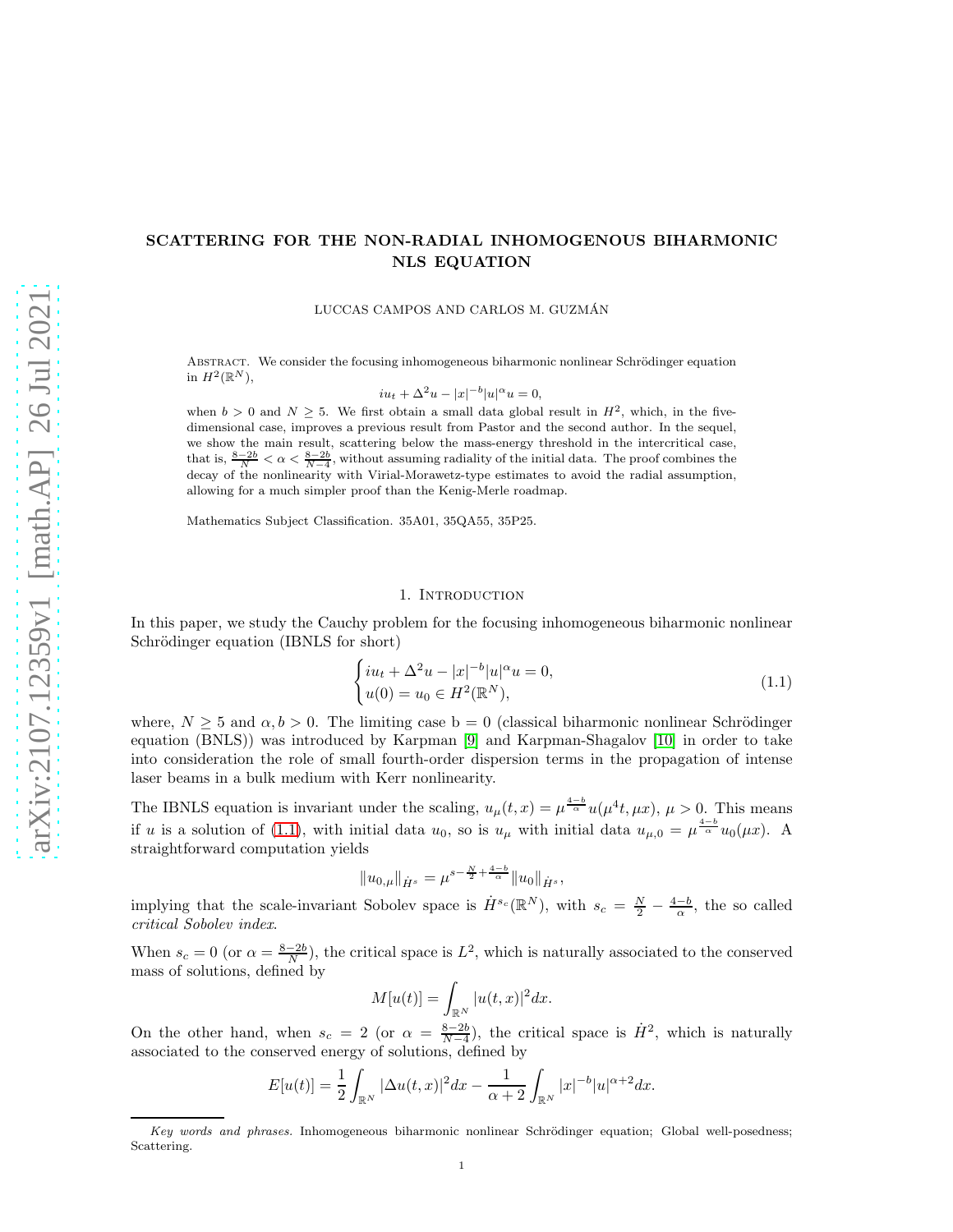Here, we are interested in studying the  $L^2$ -supercritical and  $\dot{H}^2$ -subcritical case (also called intercritical), i.e.,  $0 < s_c < 2$  (or  $\frac{8-2b}{N} < \alpha < \frac{8-2b}{N-4}$ ).

First, we briefly review some recent developments for the IBNLS model. It was first studied by Cho-Ozawa-Wang [\[3\]](#page-12-2), they considered the inhomogeneous power type  $|x|^{-2}|u| \frac{4}{N}u$  and showed the existence of weak solutions by regularizing the nonlinearity. Recently Pastor and the second author in [\[7\]](#page-12-3), using the Strichartz estimates, considered the more general power-like nonlinearities of the form  $|x|^b|u|^\alpha u$ . They obtained local well-posedness in  $H^2$  for  $N \geq 3$ ,  $0 < b < \min\{\frac{N}{2}, 4\}$  and 2  $\min\{\frac{2(1-b)}{N}$  $\frac{(1-b)}{N}, 0$  <  $\alpha$  < 4<sup>\*</sup>, where  $4^* = \frac{8-2b}{N-4}$  if  $N \ge 5$  or  $4^* = \infty$  if  $N = 3, 4$ . Moreover, in the mass-supercritical and energy-subcritical cases,  $\frac{8-2b}{N} < \alpha < 4^*$ , they showed the small data global existence for dimensions  $N \geq 3$ , with extra assumptions on the parameters  $\alpha$  and b when  $N = 5, 6, 7$ , that is, they did not show global solution in the full intercritical regime of  $\alpha$ , and they assume an extra upper bound on b. More recently, for the local theory in  $H^2$ , the lower bound  $(\alpha > \frac{2(2-b)}{N})$  was removed by Liu-Zhang [\[12\]](#page-12-4) using the Besov spaces. They also established local well-posedness in  $H^s$  with  $0 < s \leq 2$ . On the other hand, for the global theory, the authors in [\[8\]](#page-12-5) improved the results showed in [\[7\]](#page-12-3), by making use of the Hardy inequality, removing the extra assumptions for  $N = 6, 7$ . However for the dimension  $N = 5$  the authors did not cover the full range on b where the local solution was obtained. More precisely, they showed global well-posedness for  $\frac{8-2b}{7} < \alpha < 7-2b$  and  $0 < b < \frac{5}{2}$  or  $\frac{8-2b}{5} < \alpha < 8-2b$  and  $0 < b < \frac{3}{2}$ . The gap  $\frac{3}{2} \le b < \frac{5}{2}$  was still an open problem, which we solve here. Thus, our first goal is to improve the global result in the intercritical 5D to  $0 < b < \frac{5}{2}$ .

<span id="page-1-2"></span>**Theorem 1.1.** Assume  $N \ge 5$ ,  $0 < b < \min\left\{\frac{N}{2}, 4\right\}$  and  $\frac{8-2b}{N} < \alpha < \frac{8-2b}{N-4}$ . If  $u_0 \in H^2$  satisfies  $||u_0||_{H^2}\leq E$ , for some  $E>0$ , then there exists  $\delta_{sd}=\delta_{sd}(E)>0$  such that if  $||e^{it\Delta^2}u_0||_{B(\dot{H}^{s_c})}<\delta_{sd}$ , then there exists a unique global solution  $u$  of  $(1.1)$  such that

 $||u||_{B(\dot{H}^{s_c})} \leq 2||e^{it\Delta^2}u_0||_{B(\dot{H}^{s_c})}$ and  $||u||_{B(L^2)} + ||\Delta u||_{B(L^2)} \leq 2c||u_0||_{H^2}$ .

for some universal constant  $c > 0$ .

To this end, we rely on the contraction mapping principle combined with the Strichartz estimates. The singular factor  $|x|^{-b}$  brings some extra difficulties and the major problem is to estimate  $\nabla (|x|^{-b}|u|^\alpha u)$ . Here, by making use only of Sobolev and Hölder inequalities (therefore do not using Hardy inequality as in [\[8\]](#page-12-5)), we were able to perform suitable nonlinear estimates, in carefully chosen Sobolev spaces (see Lemma [2.2](#page-4-0) above), in order to estimate the inhomogeneous term in the whole desired range of parameters.

Once the global result is established, the natural problem to study is the asymptotic behavior of such global solution as  $t \to \infty$ . The main goal in this paper is to show scattering of [\(1.1\)](#page-0-0) in  $H^2$ below the ground state. Before stating the result, we recall the recently work showed in [\[2\]](#page-12-6), which established sufficient conditions for global existence of solutions in  $\dot{H}^{s_c} \cap H^2$  with  $0 \le s_c < 2$ . We state below this result for the intercritical case, that is,  $0 < s_c < 2$  since this is the case in which we are interested.

<span id="page-1-3"></span>**Theorem 1.2.** Assume 
$$
N \ge 3
$$
,  $\frac{8-2b}{N} < \alpha < 4^*$  and  $0 < b < \min{\frac{N}{2}, 4}$ . Suppose  $u_0 \in H^2$  obeys
$$
E[u_0]^{s_c} M[u_0]^{2-s_c} < E[Q]^{s_c} M[Q]^{2-s_c}
$$
(1.2)

and

<span id="page-1-1"></span><span id="page-1-0"></span>
$$
\|\Delta u_0\|_{L^2}^{s_c} \|u_0\|_{L^2}^{2-s_c} < \|\Delta Q\|_{L^2}^{s_c} \|Q\|_{L^2}^{2-s_c}.\tag{1.3}
$$

Then the corresponding solution  $u$  is a global solution in  $H^2$ . In addition,

 $\|\Delta u(t)\|_{L^2}^{s_c}\|u(t)\|_{L^2}^{2-s_c}<\|\Delta Q\|_{L^2}^{s_c}\|Q\|_{L^2}^{2-s_c}.$ 

Here Q denotes the ground state solution to  $\Delta^2 Q - Q - |x|^{-b} Q^{\alpha+1} = 0$ .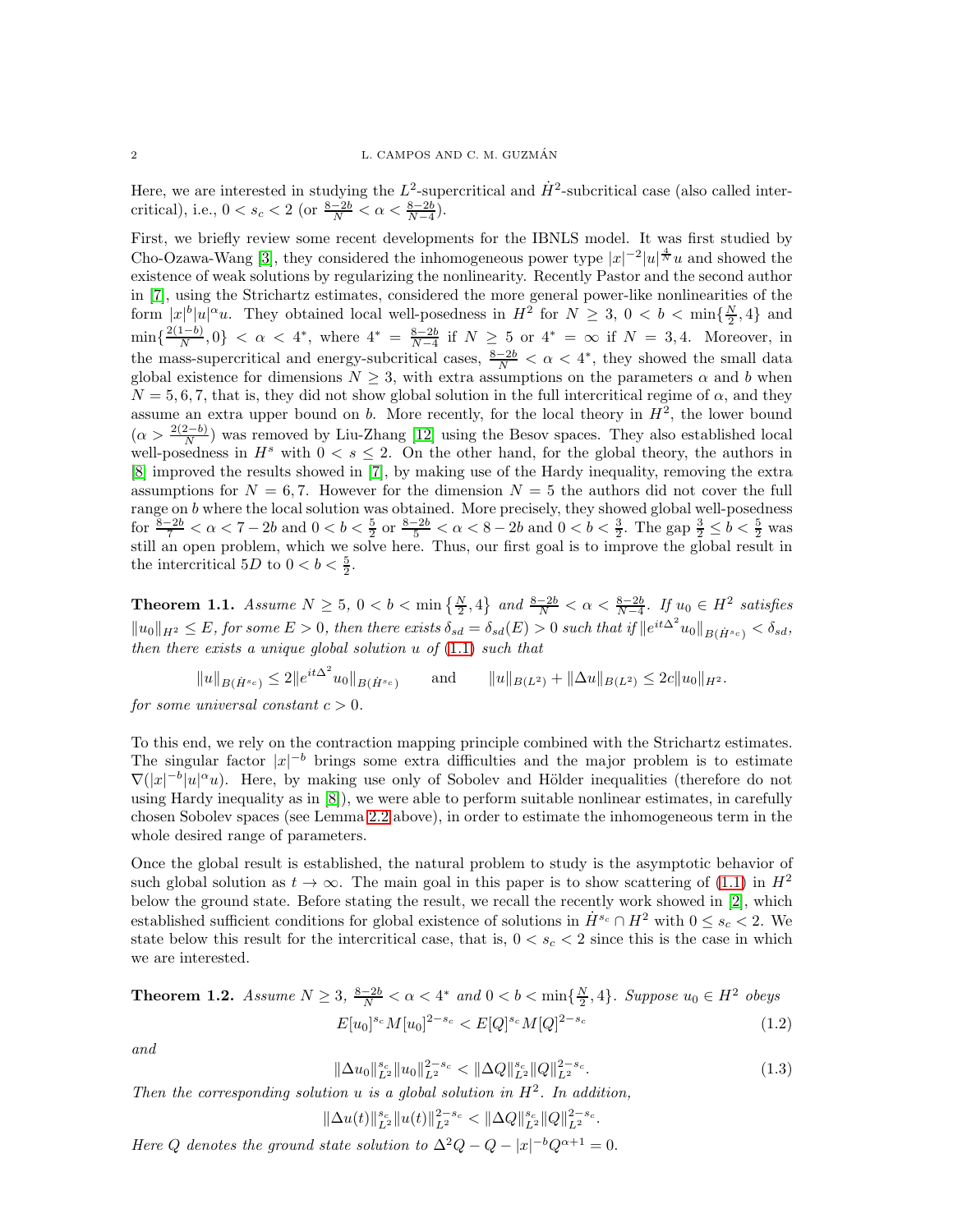Here, we prove, for either radial or non-radial initial data, that the global solution obtained in the above theorem also scatters in  $H^2$  for  $N \geq 5$  without imposing any extra restriction on the parameters  $\alpha$  and b. The method of proof is based on the ideas developed in [\[13\]](#page-12-7), which established scattering for the 3D cubic inhomogeneous NLS equation<sup>[1](#page-2-0)</sup> assuming non-radial data (see also [\[1\]](#page-12-8) for higher dimensions). It avoids the concentration-compactness and rigidity technique developed by Kenig and Merle [\[11\]](#page-12-9). Note that we do not have the Galilean transformation for the IBLNS, nor conservation of momentum, which makes the concentration-compactness approach even harder if one wants to consider non-radial data. Our main result is the following.

<span id="page-2-1"></span>**Theorem 1.3.** Assume  $N \ge 5$ ,  $0 < b < \min\{\frac{N}{2}, 4\}$ , and  $\frac{8-2b}{N} < \alpha < \frac{8-2b}{N-4}$ . If [\(1.2\)](#page-1-0) and [\(1.3\)](#page-1-1) hold, then the corresponding solution u to  $(1.1)$  scatters in  $H<sup>2</sup>$  both forward and backward in time. That is, there exist  $\phi^{\pm}$  such that

$$
\lim_{t \to \pm \infty} \|u(t) - e^{it\Delta^2} \phi^{\pm}\|_{H^2} = 0.
$$

In the particular case  $b = 0$  (BNLS), the scattering result was showed by several authors. We mention two works that considered the  $L^2$ -supercritical and  $\dot{H}^2$ -subcritical case. Using the concentration-compactness and rigidity argument, Guo in [\[6\]](#page-12-10), for  $N \geq 1$ , showed scattering for the radial initial data and very recently, Dinh in [\[4\]](#page-12-11) gave an alternative proof using the ideas of Dodson-Murphy [\[5\]](#page-12-12), for  $N \geq 2$ . The non-radial setting is still an open problem for  $b = 0$ .

Theorem [1.3](#page-2-1) extends the result showed by Saanouni [\[15\]](#page-13-0) from the radial to the non-radial setting, which also assumed an extra lower bound on  $\alpha$ ,  $\alpha > {\frac{8-2b}{N}, x_0}$ , where  $x_0$  is the positive root of  $(2x-1)(x-1)-\frac{4-b}{N-4}$ . However, this proof is questionable since the estimate used in the proof of small data scattering in [\[15\]](#page-13-0) (after Proposition 3.8)

$$
||u(t) - e^{it\Delta^2} \phi^{\pm}||_{H^2} \lesssim ||u||_{L_{[t,\infty)}^\infty H^2} ||u||_{L_{[t,\infty)}^{\alpha+1} L_x^r}^{\alpha+1},
$$

does not seem clear to us. In addition, in dimension  $N = 5$ , they assumed  $\alpha < 8 - 2b$ , but as was mentioned above, in the previous works [\[7,](#page-12-3) [8\]](#page-12-5), it was necessary to assume an extra hypothesis on  $\alpha$  or b to estimate the derivative of  $|x|^{-b}|u|^{\alpha}u$ , and in [\[15\]](#page-13-0), they did not provide a new one without these restrictions. Here, we removed the extra conditions, and thus our result fits into the broader context of sharp scattering thresholds for the intercritical inhomogeneous biharmonic NLS equation. The argument exploits the decay of the nonlinearity together with Virial-Morawetz-type estimates. It gives an simple proof for the energy scattering that completely avoids the use of the concentration-compactness and rigidity argument.

**Remark 1.4.** The restriction to  $N > 5$  comes from relying on the decay of the linear biharmonic operator, which, by Strichartz estimates, can only reach up to  $|t|^{-N/4}$ , therefore not being integrable on  $[1, +\infty)$  when  $N \leq 4$ . The argument can be extended to radial data in  $N \geq 3$ , by using the Strauss Lemma to get a faster decay in the Virial-Morawetz estimate [\(4.1\)](#page-10-0). Note that, since we are only converting the space decay of the inhomogeneity  $|x|^{-b}$  in time decay, it can be very slow if b is close to zero. Scattering for non-radial data in lower dimensions still remains an open problem.

We finally state the scattering criterion that will be used to show Theorem [1.3.](#page-2-1) It was first proved for the radial 3D cubic NLS equation by Tao [\[16\]](#page-13-1), and here we prove this result in a non-radial setting for the IBNLS.

<span id="page-2-2"></span>Proposition 1.5 (Scattering criterion). Assume the same hypotheses as in Theorem [1.3.](#page-2-1) Consider an  $H^2(\mathbb{R}^N)$ -solution u to [\(1.1\)](#page-0-0) defined on  $[0, +\infty)$  and assume the a priori bound

<span id="page-2-3"></span>
$$
\sup_{t \in [0, +\infty)} \|u(t)\|_{H_x^2} := E < +\infty.
$$
\n(1.4)

<span id="page-2-0"></span><sup>&</sup>lt;sup>1</sup>Inhomogeneous NLS model:  $iu_t + \Delta u + |x|^{-b}|u|^\alpha u = 0$ .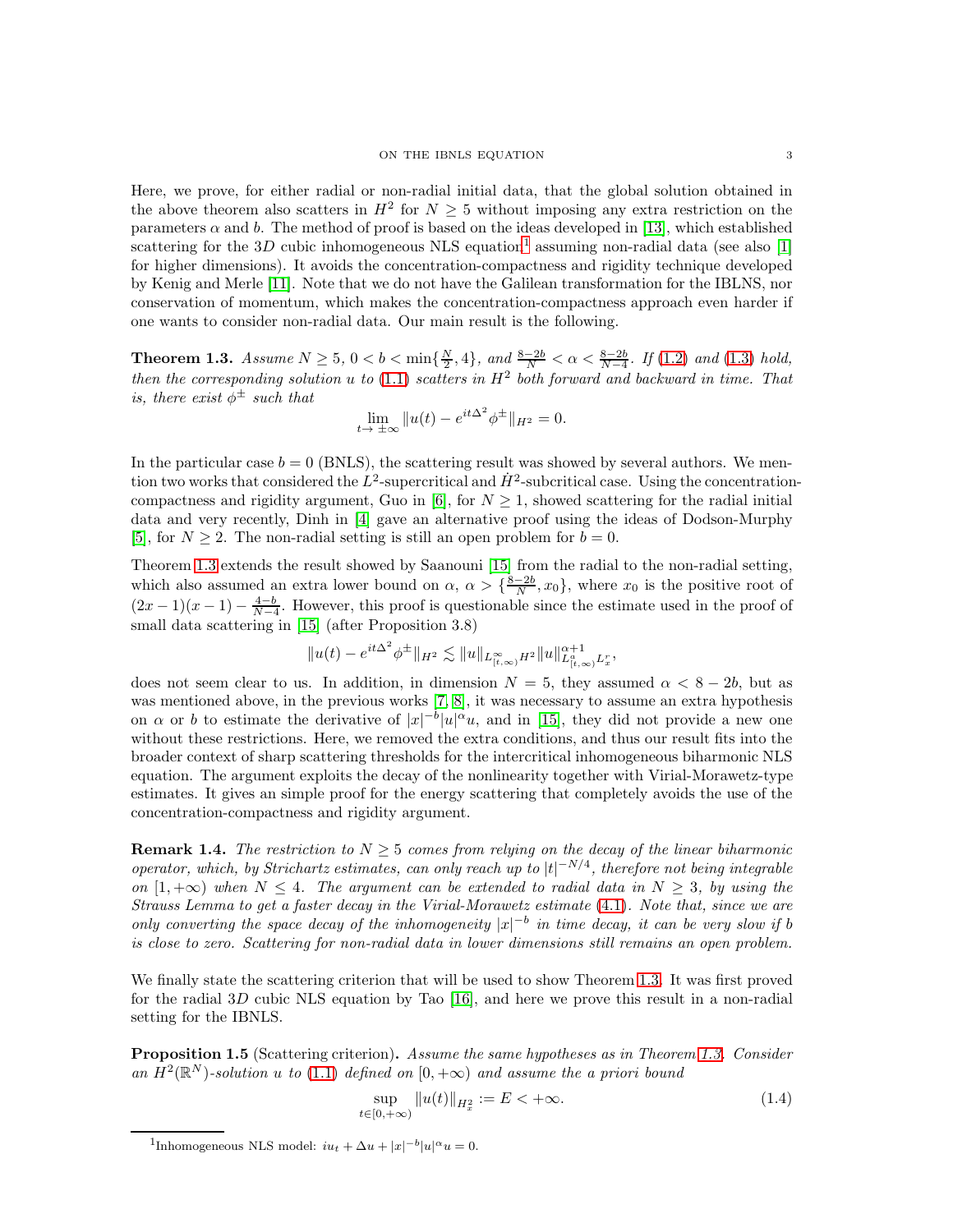There exist constants  $R > 0$  and  $\epsilon > 0$  depending only on E, N,  $\alpha$  and b (but never on u or t) such that if

<span id="page-3-1"></span>
$$
\liminf_{t \to +\infty} \int_{B(0,R)} |u(x,t)|^2 dx \le \epsilon^2,
$$
\n(1.5)

then u scatters forward in time in  $H^2(\mathbb{R}^N)$ .

Note that this result shows that general solutions to the IBNLS under the ground state behave similarly to radial solutions, in the sense that it is enough to show that the mass of the solution escapes from a (possibly large) ball centered at the origin to prove scattering. In comparison to the concentration-compactness and rigidity approach, this means that even when  $b$  is very close to zero, the inhomogeneous factor  $|x|^{-b}$  automatically precludes the existence of an unbounded translation parameter in the compactness part, even though the Galilean boost is unavailable for this equation. This last claim will be clarified in a future work, for which the framework will be particularly useful to handle the non-radial case in lower dimensions.

The rest of the paper is organized as follows. In section 2, we introduce some notations, give a review of the Strichartz estimates and prove Theorem [1.1.](#page-1-2) In Section 3 we obatin the scattering criterion and finally, in Section 4, we show the main result (Theorem [1.3\)](#page-2-1).

### 2. Notation and Preliminaries

Let us start this section by introducing the notation used throughout the paper. We write  $a \leq b$ to denote  $a \leq cb$  for some  $c > 0$ , denoting dependence on various parameters with subscripts when necessary.

We make use of the standard Lebesgue spaces  $L^p$ , the mixed Lebesgue spaces  $L_t^q L_x^r$ , as well as the homogeneous and inhomogeneous Sobolev spaces  $\dot{H}^{s,r}$  and  $H^{s,r}$ . When  $r = 2$ , we write  $\dot{H}^{s,2} = \dot{H}^s$ and  $H^{s,2} = H^s$ . If necessary, we use subscripts to specify which variable we are concerned with. We use ' to denote the Hölder dual.

2.1. Well-posedness theory. To discuss the well-posedness theory for [\(1.1\)](#page-0-0), we first recall the Strichartz estimates in the form that we will need them. We say the pair  $(q, r)$  is biharmonic Schrödinger admissible (B-admissible for short) if it satisfies

> <span id="page-3-0"></span> $\frac{N}{r} = \frac{N}{2}$  $\frac{1}{2}$ ,

where

$$
\begin{cases} 2 \le r < \frac{2N}{N-4}, & \text{if } N \ge 5, \\ 2 \le r < +\infty, \quad \text{if } N = 4 \\ 2 \le r \le +\infty, & \text{if } 1 \le N \le 3. \end{cases} \tag{2.1}
$$

Given a real number  $s < 2$ , we also called the pair  $(q, r)$  is  $H<sup>s</sup>$ -biharmonic admissible if

4  $\frac{4}{q}+\frac{N}{r}$ 

$$
\frac{4}{q} + \frac{N}{r} = \frac{N}{2} - s,
$$

with

$$
\begin{cases} \frac{2N}{N-2s}\leq r<\frac{2N}{N-4}\quad \text{if}\quad N\geq 5,\\ \frac{2N}{N-2s}\leq r<+\infty\quad \text{if}\quad 1\leq N\leq 4. \end{cases}
$$

Given  $s \in \mathbb{R}$ , we define  $\mathcal{A}_s$  to be the set of  $\dot{H}^s$ -biharmonic admissible pairs and introduce the Strichartz norm

$$
||u||_{B(\dot{H}^s,I)} = \sup_{(q,r)\in\mathcal{B}_s} ||u||_{L_I^q L_x^r}.
$$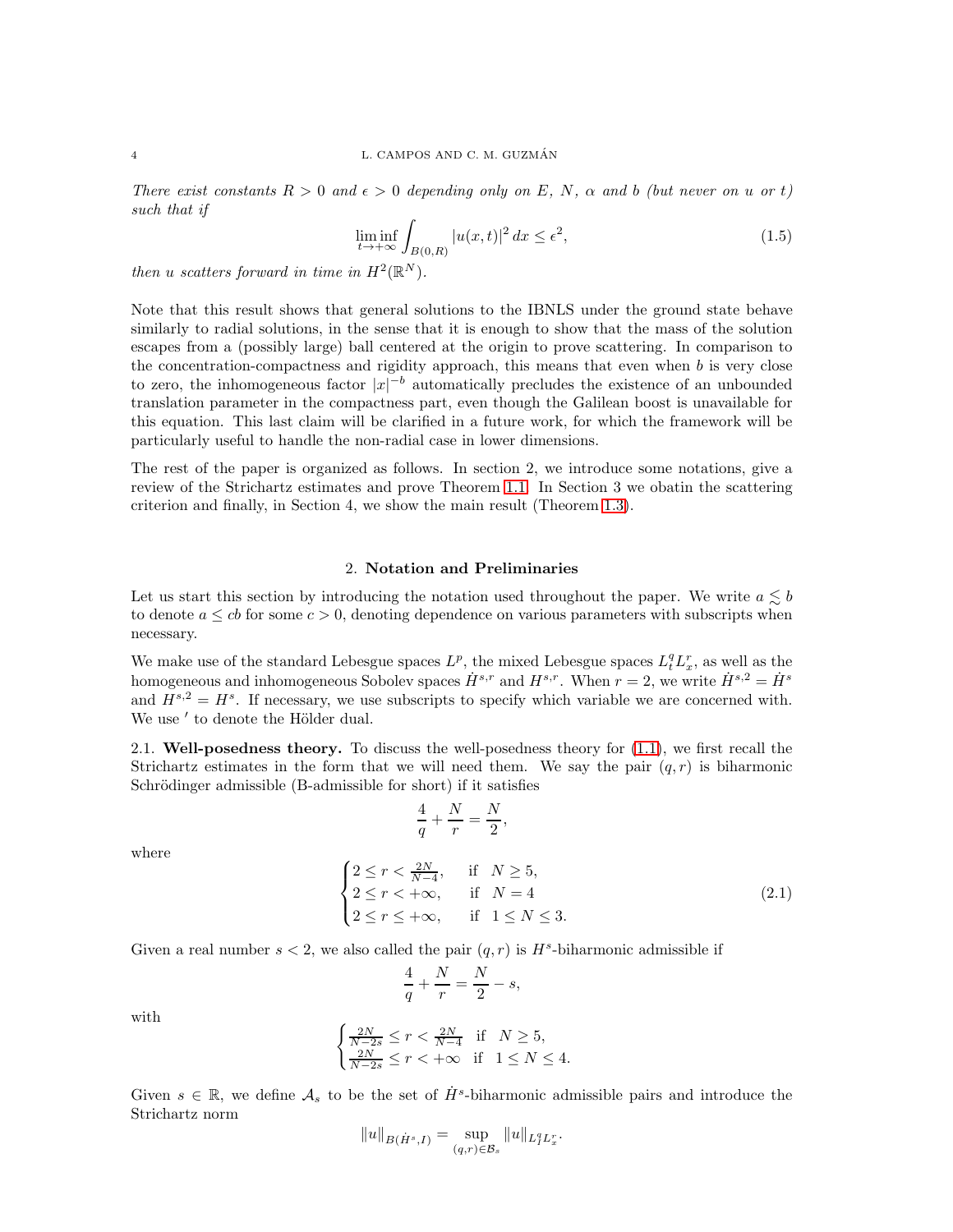In the same way, the dual Strichartz norm is given by

$$
||u||_{B'(\dot{H}^{-s},I)} = \inf_{(q,r)\in\mathcal{B}_{-s}} ||u||_{L_I^{q'}L_x^{r'}}.
$$

If  $s = 0$  then  $B_0$  is the set of all B-admissible pairs. Thus,  $||u||_{B(L^2,I)} = \sup_{(q,r) \in B_0} ||u||_{L_I^q L_x^r}$  and  $||u||_{B'(L^2,I)} = \inf_{(q,r)\in B_0} ||u||_{L_I^{q'}L_x^{r'}}$ . We also define the following norm

$$
\|\langle \Delta \rangle u\|_{B(L^2, I)} = \|u\|_{B(L^2, I)} + \|\Delta u\|_{B(L^2, I)}.
$$

When the x-integration is restricted to a subset  $A \subset \mathbb{R}^N$  the mixed norm will be denoted by  $||f||_{L_I^qL^r(A)}$ . If  $I = \mathbb{R}$ , we often omit I.

We now recall the Strichartz estimates for the fourth-order Schrödinger equation, which are the main tools for studying [\(1.1\)](#page-0-0), especially for well-posedness and scattering. The last one is the Strichartz estimate with a gain of derivative. See for instance, [\[14\]](#page-13-2) and [\[7\]](#page-12-3) (see also [\[6\]](#page-12-10)).

<span id="page-4-2"></span><span id="page-4-1"></span>
$$
\|e^{it\Delta^2}f\|_{B(\dot{H}^s,I)} \lesssim \|f\|_{\dot{H}^s} \tag{2.2}
$$

$$
\left\| \int_0^t e^{i(t-t')\Delta^2} g(t') dt' \right\|_{B(\dot{H}^s, I)} \lesssim \|g\|_{B'(\dot{H}^{-s}, I)}.
$$
\n(2.3)

$$
\left\| \Delta \int_0^t e^{i(t - t')\Delta^2} g(t') dt' \right\|_{B(L^2, I)} \lesssim \|\nabla g\|_{L^2_I L^{\frac{2N}{N+2}}}.
$$
\n(2.4)

Remark 2.1. We also obtain (local-in-time estimate)

$$
\left\| \int_{a}^{b} e^{i(t - t')\Delta^{2}} g(t') dt' \right\|_{B(\dot{H}^{s}, \mathbb{R})} \lesssim \|g\|_{B'(\dot{H}^{-s}, [a, b])}.
$$
 (2.5)

Now, we turn our attention to proof Theorem [1.1.](#page-1-2) As usual the core of the proof is to establish good estimates on the nonlinearity  $F(x, u) = |x|^{-b} |u|^{\alpha} u$ . The next lemma provides these estimates, which also play an important role in proving the main result.

<span id="page-4-0"></span>**Lemma 2.2** (Nonlinear estimates). Let  $N \ge 5$ ,  $0 < b < \min\{\frac{N}{2}, 4\}$  and  $\frac{8-2b}{N} < \alpha < \frac{8-2b}{N-4}$ . There exist positive parameters  $\theta \ll \alpha$  and  $\alpha_1 < \alpha - \theta$  such that

(i) 
$$
|||x|^{-b}|u|^{\alpha}v||_{B'(\dot{H}^{-s_c},I)} \lesssim ||u||_{L_t^{\infty}H_x^2}^{\theta}||u||_{B(\dot{H}^{s_c},I)}^{\alpha-\theta}||v||_{B(\dot{H}^{s_c},I)},
$$

(ii) 
$$
|||x|^{-b}|u|^{\alpha}v||_{B'(L^2,I)} \lesssim ||u||_{L_t^{\infty}H_x^2}^{\theta} ||u||_{B(\dot{H}^{s_c},I)}^{\alpha-\theta} ||v||_{B(L^2,I)},
$$

(iii) 
$$
\|\nabla F(x, u)\|_{L_{I}^{2}L_{x}^{\frac{2N}{N+2}}}\n\lesssim \|u\|_{L_{t}^{\infty}H_{x}^{2}}^{\theta}\|u\|_{S(\dot{H}^{s_{c}},I)}^{\alpha-\theta}\|\Delta u\|_{B(L^{2},I)},\ N>5 \text{ or } N=5 \text{ and } \alpha<7-2b,
$$

$$
(iv) \|\nabla F(x,u)\|_{L_{IL}^{2}L_x^{\frac{2N}{N+2}}} \lesssim \|u\|_{L_T^{\infty}H^2}^{\theta} \|u\|_{B(\dot{H}^{s_c})}^{\alpha_1} \|\langle \Delta \rangle u\|_{B(L^2)}^{1+\alpha-\alpha_1-\theta}, \ N=5 \quad and \ \alpha \ge 7-2b.
$$

Proof. For the estimates (i), (ii) and (iii), we refer the reader to [\[7,](#page-12-3) Section 4] and [\[8,](#page-12-5) Section 3]. We prove here estimate (iv) for  $7 - 2b \le \alpha < 8 - 2b$  in dimension  $N = 5$ , therefore completing the whole intercritical range in this case. Indeed, note that

$$
|\nabla F(x, u)| \lesssim |x|^{-b} |\nabla (|u|^\alpha u)| + |x|^{-b-1} |u|^\alpha |u|.
$$

We write B for the unit ball centered at the origin, let  $A \in \{B, B^C\}$ ,  $0 < \eta, \tilde{\theta} \ll 1$  and split (using Hölder)

$$
\| |x|^{-(b+1)} |u|^\alpha u \|_{L^{\frac{10}{7}}(A)} \le \| |x|^{-(b+1)} \|_{L^{r_1}(A)} \|u\|_{L^{r_2}}^{\tilde{\theta}\eta} \|u\|_{L^{r_3}}^{\alpha_1} \|u\|_{L^{r_4}}^{\alpha_2} \|u\|_{L^{r_5}}^{\alpha_3},
$$

where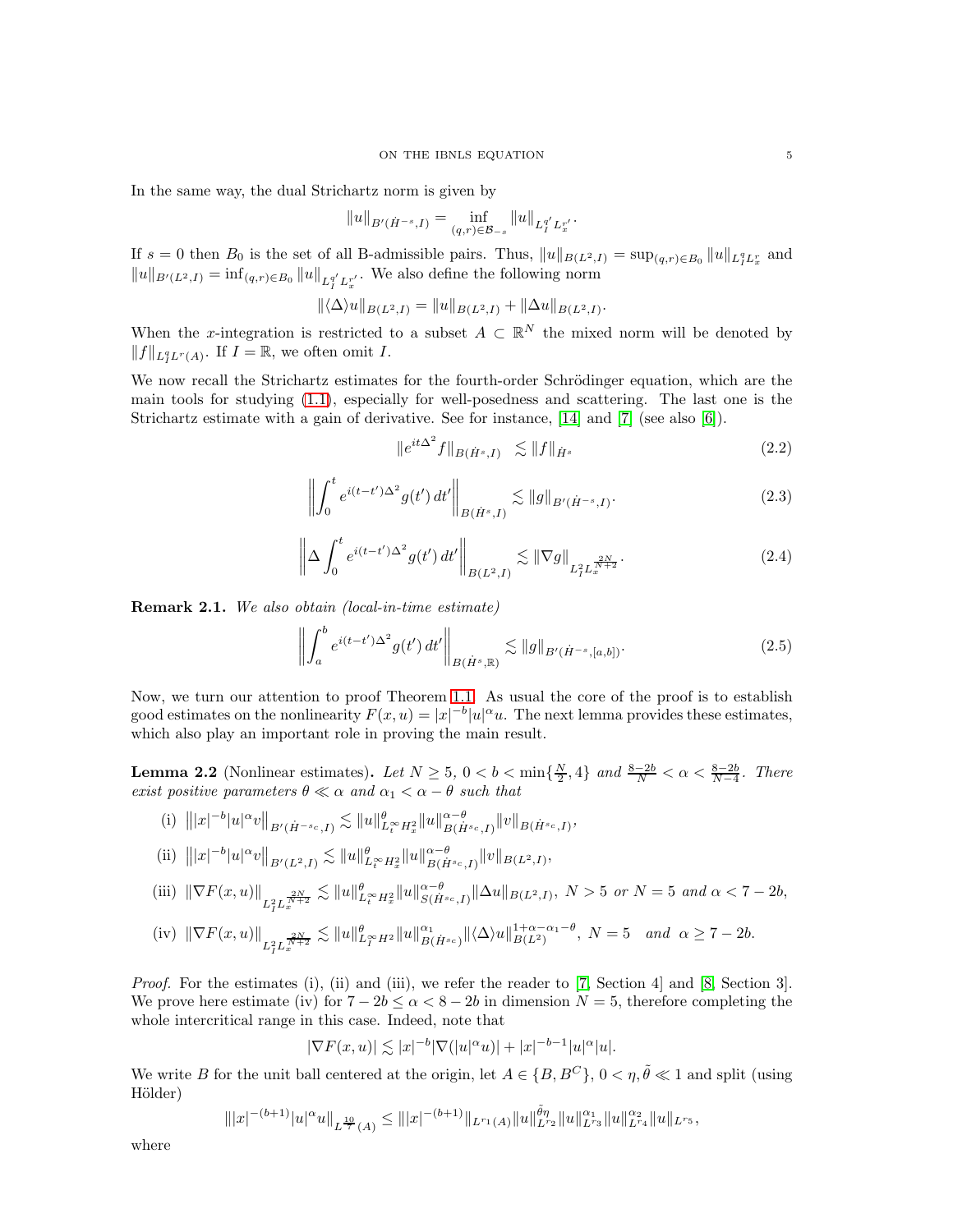$$
\begin{cases} \frac{1}{r_1} = \frac{b+1+l\tilde{\theta}\eta}{5}, \\ \frac{1}{r_2} = \frac{4-b}{5\alpha} - \frac{l}{5}, \\ \frac{1}{r_3} = \frac{4-b-\eta}{5\alpha}, \\ \frac{1}{r_4} = \frac{\eta}{5\alpha}, \\ \frac{1}{r_5} = \frac{\eta}{10}, \end{cases}, \quad \begin{cases} \alpha_1 = \frac{5-2b}{8-2b-4\eta}\alpha - \frac{3\alpha+\tilde{\theta}(8-2b)-2\tilde{\theta}\eta}{8-2b-4\eta}\eta, \\ \alpha_2 = \frac{3}{8-2b-4\eta}\alpha - \frac{\alpha-2\tilde{\theta}\eta}{8-2b-4\eta}\eta, \\ \alpha_3 = \frac{\alpha-2\tilde{\theta}\eta}{8-2b-4\eta}\eta, \end{cases}, \quad l = \begin{cases} 2-s_c, \quad A=B, \\ -s_c, \quad A=B^C. \end{cases}
$$

Observe that  $0 < \alpha_1 < \alpha - \tilde{\theta}\eta$  in view of  $b < \frac{5}{2}$  and  $\eta > 0$  small. (Note that, unlike the previous works, we rely more on the Sobolev embeddings, by "exchanging" part of the power  $\alpha$  in order to only work with admissible pairs. But as long as the remainder  $\alpha_1$  is positive and we avoid the  $L^{\infty}$ norm on time, the desired fixed-point argument can be closed.) Moreover, if  $A = B$  then  $\frac{5}{r_1} > b+1$ and if  $A = B^C$ ,  $\frac{5}{r_1} < b + 1$ , so we have that  $|x|^{-b-1} \in L^{r_1}(A)$  in any case. Hence, applying the Sobolev inequality, it follows that<sup>[2](#page-5-0)</sup>

$$
\| |x|^{-(b+1)} |u|^\alpha u\|_{L^{\frac{10}{7}}(A)} \lesssim \| u\|_{H^2}^{\tilde{\theta}\eta} \|u\|_{L^{\frac{5\alpha}{4-b-\eta}}}^{\alpha_1} \|D^{s_c}u\|_{L^{\frac{5\alpha}{\alpha s_c+\eta}}}^{\alpha_2} \|\Delta u\|_{L^{\frac{10}{4+\eta}}}.
$$

Since  $\frac{1}{2} = \frac{\alpha_1 \eta}{4\alpha} + \frac{\alpha_2(\alpha s_c + \eta)}{5\alpha} + \frac{4+\eta}{10}$  and using again the Hölder inequality we deduce

$$
\||x|^{-(b+1)}|u|^\alpha u\|_{L_I^2L^{\frac{10}{7}}(A)} \lesssim \|u\|_{L_I^\infty H^2}^{\tilde{\theta}\eta} \|u\|_{L_I^{\frac{4\alpha}{7}} L^{\frac{5\alpha}{4-b-\eta}}_x}^{\alpha_{\frac{5\alpha}{3-\alpha}}}\|D^{s_c}u\|_{L_I^{\frac{4\alpha}{4-b-\eta}} L^{\frac{5\alpha}{\alpha s_c+\eta}}_x}^{\alpha_{\frac{5\alpha}{3-c+\eta}}}\|\Delta u\|_{L_I^{\frac{8}{1-\eta}} L^{\frac{10}{4+\eta}}_x}.
$$

It is easy to see that  $\left(\frac{4\alpha}{\eta}, \frac{5\alpha}{4-b-\eta}\right)$ ) is a  $B(\dot{H}^{s_c})$ -admissible pair and  $\left(\frac{4\alpha}{4-b-\eta}, \frac{5\alpha}{\alpha s_c+\eta}\right)$ ),  $\left(\frac{8}{1-\eta}, \frac{10}{4+\eta}\right)$  $\overline{ }$ are  $B$ -admissible pairs<sup>[3](#page-5-1)</sup>, thus by interpolation

$$
\| |x|^{-(b+1)} |u|^\alpha u \|_{L_I^2 L_x^{\frac{10}{7}}} \lesssim \| u \|_{L_I^\infty H^2}^{\tilde{\theta} \eta} \| u \|_{B(\dot{H}^{s_c})}^{\alpha_1} \| \langle \Delta \rangle u \|_{B(L^2)}^{1+\alpha_2}.
$$

The estimation of  $|x|^{-b}\nabla(|u|^\alpha u) \approx |x|^{-b}|u|^\alpha \nabla u$  is very similar, with the only changes being choosing  $\frac{1}{r_1} = \frac{b+l\tilde{\theta}\eta}{5}$  and  $\frac{1}{r_5} = \frac{\eta+2}{10}$ , and so we conclude

$$
\| |x|^{-b} \nabla (|u|^\alpha u) \|_{L_I^2 L_x^{\frac{10}{7}}} \lesssim \| u \|_{L_I^\infty H^2}^{\tilde{\theta}\eta} \| u \|_{B(\dot{H}^{s_c})}^{\alpha_1} \| \langle \Delta \rangle u \|_{B(L^2)}^{1+\alpha_2}.
$$

Therefore combining the last two inequalities we obtain the desired result.  $\Box$ 

<span id="page-5-2"></span>

# Remark 2.3. We also have

$$
\| |x|^{-b} |u|^\alpha u \|_{L_I^\infty L_x^r} \lesssim \| u \|_{L_I^\infty H_x^2}^{\alpha + 1} \tag{2.6}
$$

for  $\frac{2N}{N+8} < r < \frac{2N}{N+4}$ .

*Proof.* Let  $0 < \eta \ll 1$ . We write

$$
|||x|^{-b}|u|^{\alpha}u||_{L_x^r} \lesssim |||x|^{-b}||_{L_y^{\frac{N}{b+\eta}}}||u||_{L_x^{\frac{N-(\alpha+1)}{N-r(b+\eta)}}}^{\alpha+1} + |||x|^{-b}||_{L_y^{\frac{N}{b-\eta}}}||u||_{L_x^{\frac{N-r(\alpha+1)}{N-r(b-\eta)}}}^{\alpha+1}.
$$
  
The conditions  $\frac{2N}{N+8} < r < \frac{2N}{N+4}$  and  $\frac{8-2b}{N} < \alpha < \frac{8-2b}{N-4}$  ensure  

$$
2 < \frac{Nr(\alpha+1)}{N-rb} < \frac{2N}{N-4},
$$
  
which, in turn, imply the embedding  $H^2 \hookrightarrow L^{\frac{Nr(\alpha+1)}{N-r(b+\eta)}}$ .

which, in turn, imply the embedding  $H^2 \hookrightarrow L^{\frac{1}{N-r(b\pm \eta)}}$ 

We end this section with an important lemma, followed by the proof of Theorem [1.1.](#page-1-2) The full-range nonlinear estimates also play a key role in obtaining these results.

<sup>&</sup>lt;sup>2</sup>Note that  $\frac{5\alpha}{\alpha s_c + \eta} < \frac{5}{s_c}$  and  $\frac{10}{4+\eta} < \frac{5}{2}$  (conditions to apply the Sobolev inequality).

<span id="page-5-1"></span><span id="page-5-0"></span><sup>&</sup>lt;sup>3</sup>We observe that,  $\alpha \ge 7 - 2b$  and  $b < \frac{5}{2}$  implies that  $\frac{4\alpha}{4-b-\eta} > 2$ , condition of admissible pair [\(2.1\)](#page-3-0).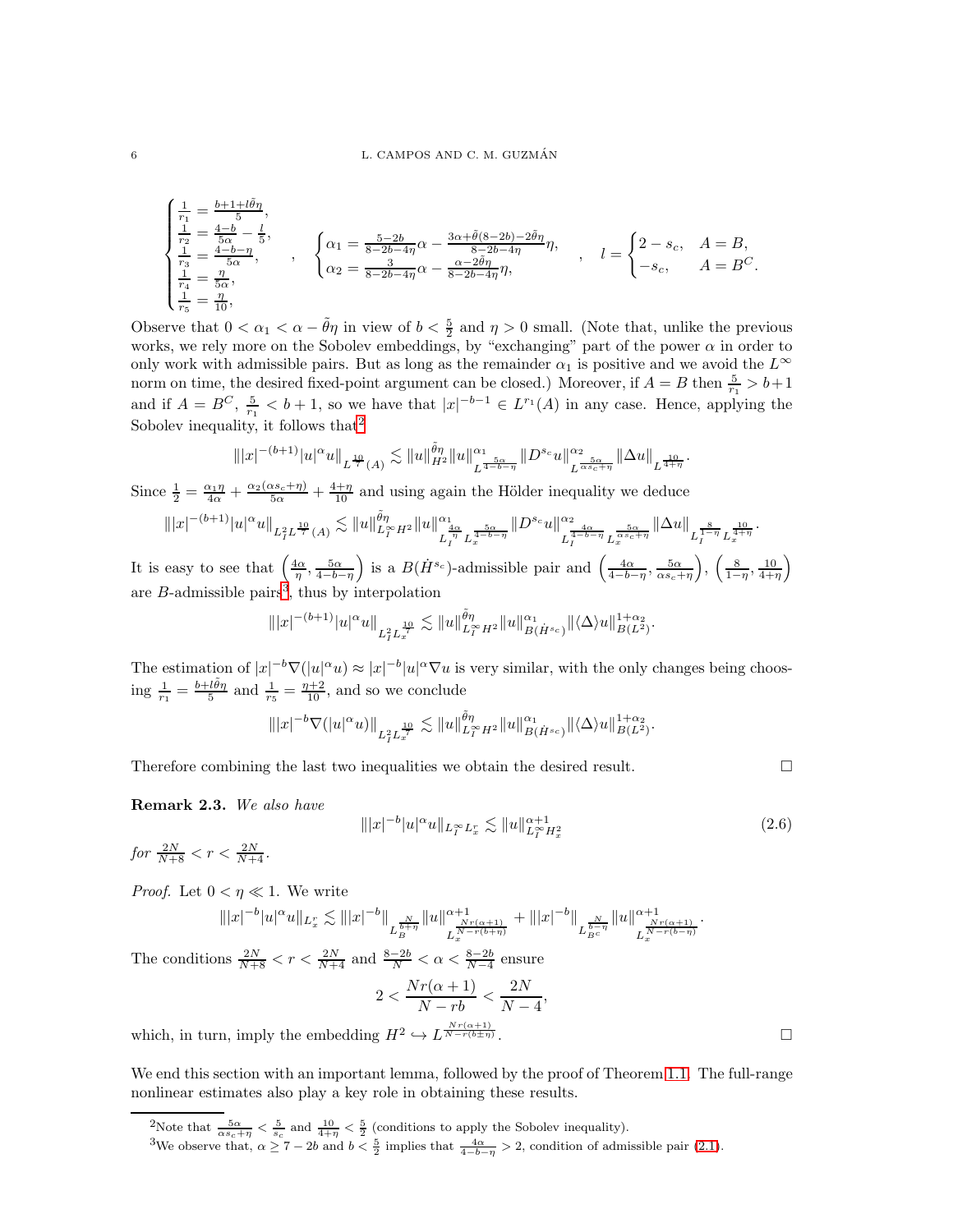<span id="page-6-0"></span>**Lemma 2.4** (Space-time bounds imply scattering). Let N,  $\alpha$  and b be as in Lemma [2.2.](#page-4-0) Let u be a global solution to [\(1.1\)](#page-0-0) satisfying  $||u||_{L_t^{\infty}H_x^2} \leq E$ . If

$$
||u||_{B(\dot{H}^{s_c}, [T, +\infty))} < +\infty,
$$

for some  $T > 0$ , then u scatters forward in time in  $H^2$ .

*Proof.* For  $\eta > 0$ , let  $[T, +\infty) = \begin{bmatrix} N \\ \end{bmatrix}$  $j=1$  $I_j$ , in which the intervals  $I_j$  are chosen such that  $||u||_{B(\dot{H}^{s_c},I_j)} <$  $\eta$  for all j. If  $[a, a + t] \subset I_j$ , by Strichartz, and Lemma [2.2,](#page-4-0) there exists  $0 < \alpha_1 < \alpha$  such that

$$
\|\langle\Delta\rangle u\|_{S(L^2,[a,a+t])} \lesssim \|u(a)\|_{H^2} + \|u\|_{B(\dot{H}^{s_c},I_j)}^{\alpha_1}\|\langle\Delta\rangle u\|_{S(L^2,[a,a+t])}^{\alpha-\alpha_1+1} \leq E + \eta^{\alpha_1}\|\langle\Delta\rangle u\|_{S(L^2,[a,a+t])}^{\alpha-\alpha_1+1}.
$$

This implies, by a continuity argument,  $\|\langle \Delta \rangle u\|_{S(L^2, I_j)} \lesssim E$ , if  $\eta$  is chosen such that  $\eta \ll E^{-\frac{\alpha - \alpha_1}{\alpha_1}}$ . Summing from  $j = 1$  to N, we conclude

$$
\|\langle \Delta \rangle u\|_{S(B^2, [T, +\infty))} < +\infty.
$$

Now, define

$$
\phi^+ = e^{-iT\Delta^2}u(T) + i \int_T^{+\infty} e^{-is\Delta^2} (|x|^{-b}|u|^\alpha u) (s) ds.
$$

We see that  $\phi^+ \in H^2$ , since combining Strichartz estimates and Lemma [2.2](#page-4-0) gives

$$
\|\phi^+\|_{H^2} \lesssim \|u\|_{L^{\infty}_{[T,+\infty)} H^2_x} + \|u\|^{\alpha_1}_{B(\dot{H}^{s_c};[T,\infty))} \|\langle \Delta \rangle u\|^{\alpha-\alpha_1-1}_{B(L^2,[T,\infty))} < +\infty.
$$

A simple inspection shows

$$
u(t) - e^{it\Delta^2} \phi^+ = i \int\limits_t^{+\infty} e^{i(t-s)\Delta^2} |x|^{-b} (|u|^\alpha u)(s) ds,
$$

thus again by Strichartz and Lemma [2.2,](#page-4-0) it follows that

$$
||u(t) - e^{it\Delta^2} \phi^+||_{H^2} \lesssim ||u||_{B(\dot{H}^{s_c};[t,\infty))}^{\alpha_1} ||\langle \Delta \rangle u||_{B(L^2,[t,\infty))}^{\alpha - \alpha_1 + 1}.
$$

Since  $||u||_{B(\dot{H}^{s_c};[T,\infty))} < +\infty$ , we conclude that

$$
||u(t) - e^{it\Delta^2} \phi^+||_{H^2} \to 0, \text{ as } t \to +\infty.
$$

 $\Box$ 

**Proof of Theorem [1.1.](#page-1-2)** We only prove the case  $N = 5$ ,  $7 - 2b \le \alpha < 8 - 2b$ , since the remaining cases can have the same treatment as in [7, Theorem 1.6]. Given  $E > 0$  and  $v_0 \in H^2$  such that  $||v_0||_{H^2} \leq E$ , define the metric space

$$
F = \left\{ v \,|\, \|v\|_{B(\dot{H}^{s_c})} \le 2 \|e^{it\Delta^2} v_0\|_{B(\dot{H}^{s_c})},\, \|v\|_{S(L^2)} + \|\Delta v\|_{S(L^2)} \le 2c\|v_0\|_{H^2} \right\},\,
$$

where c is the constant given by Strichartz estimates. Equip  $F$  with the distance

$$
d(u, v) = ||u - v||_{S(\dot{H}^{s_c})}.
$$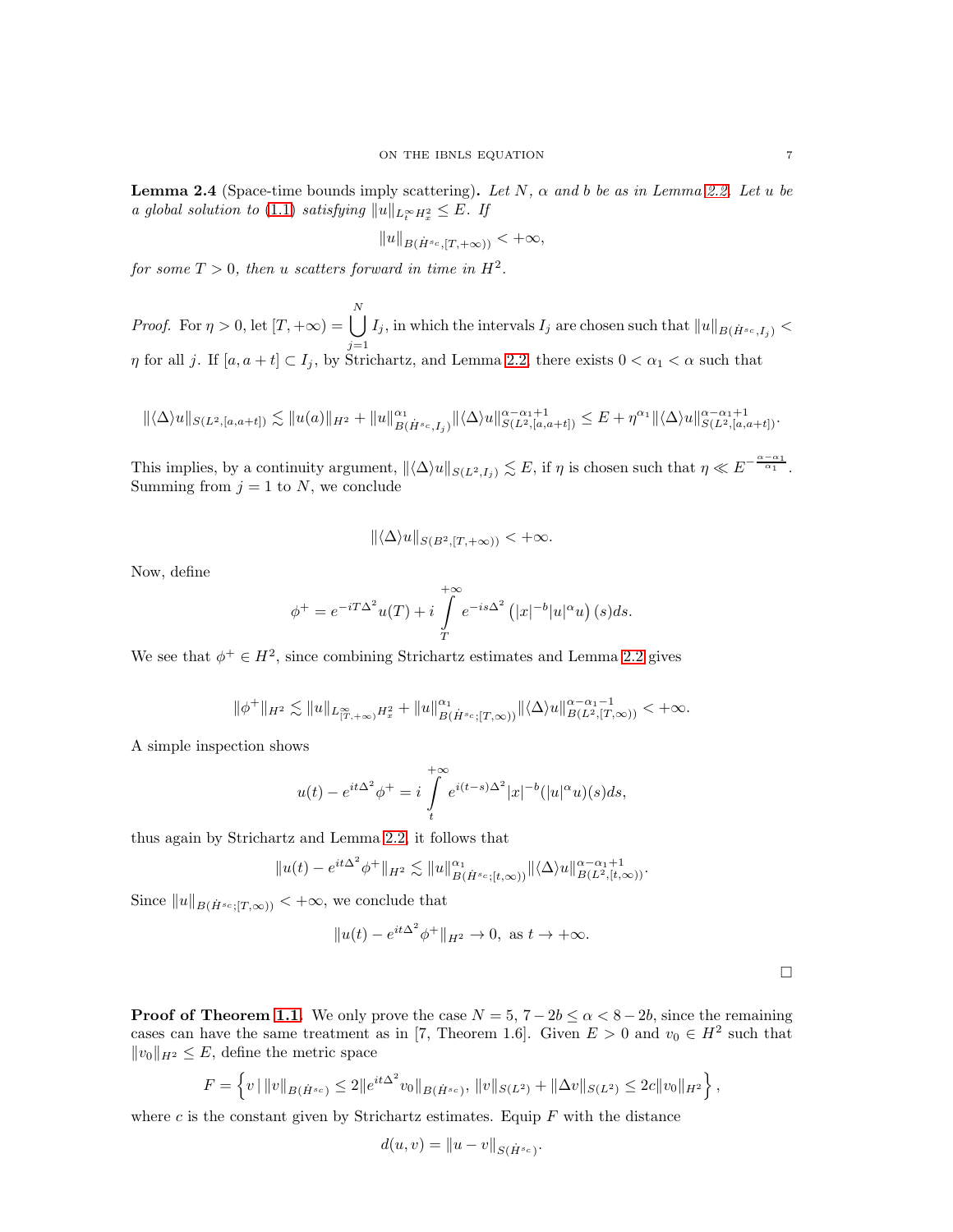By completeness of  $L^p$  spaces, reflexiveness and uniqueness of weak and strong limits,  $F$  is a complete space. Now, define the map

$$
G(v) = e^{it\Delta^2}v_0 + i \int_0^t e^{i(t-s)\Delta^2} |x|^{-b} |v|^\alpha v(s) ds.
$$

We want to show that G maps  $F$  in  $F$  and it is a contraction. Indeed, combining the Strichartz estimates together with Lemma [2.2,](#page-4-0) one has

$$
||G(v)||_{S(\dot{H}^{s_c})} \le ||e^{it\Delta^2}v_0||_{B(\dot{H}^{s_c})} + cE^{\theta}||v||_{S(\dot{H}^{s_c})}^{\alpha-\theta+1}
$$
  
\n
$$
\le [1 + cE^{\theta}(2\delta)^{\alpha-\theta}]||e^{it\Delta^2}v_0||_{B(\dot{H}^{s_c})},
$$
  
\n
$$
||\langle\Delta\rangle G(v)||_{S(L^2)} \le c||v_0||_{H^2} + cE^{\theta}||v||_{S(\dot{H}^{s_c})}^{\alpha_1}||\langle\Delta\rangle v||_{S(L^2)}^{1+\alpha-\alpha_1-\theta}
$$
  
\n
$$
\le c[1 + c(2c)^{\alpha-\alpha_1-\theta}E^{\alpha-\alpha_1}(2\delta)^{\alpha_1}]||v_0||_{H^2}
$$

and

$$
||G(u) - G(v)||_{S(\dot{H}^{s_c})} \le cE^{\theta} \left( ||u||_{S(\dot{H}^{s_c})}^{\alpha - \theta} + ||v||_{S(\dot{H}^{s_c})}^{\alpha - \theta} \right) ||u - v||_{S(\dot{H}^{s_c})}
$$
  

$$
\le 2cE^{\theta} (2\delta)^{\alpha - \theta} ||u - v||_{S(\dot{H}^{s_c})}.
$$

Therefore, by choosing a small  $\delta$  (depending only on E), the theorem is proved.

<span id="page-7-1"></span><span id="page-7-0"></span>

### 3. SCATTERING CRITERION

In this section is devoted to show Propositio[n1.5.](#page-2-2) We start with the following lemma that will be used in the proof.

<span id="page-7-2"></span>**Lemma 3.1.** Let  $N \ge 5$ ,  $0 < b < \min\{\frac{N}{2}, 4\}$ ,  $\frac{8-2b}{N} < \alpha < \frac{8-2b}{N-4}$  and u be a (possibly non-radial)  $H^2$ -solution to [\(1.1\)](#page-0-0) satisfying [\(1.4\)](#page-2-3). If u satisfies [\(1.5\)](#page-3-1) for some  $0 < \epsilon < 1$ , then there exist  $\gamma, T > 0$  such that

$$
\left\|e^{i(\cdot-T)\Delta}u(T)\right\|_{B(\dot{H}^{s_c}, [T,+\infty))} \lesssim \epsilon^{\gamma}.
$$
\n(3.1)

*Proof.* Fix the parameters  $\mu, \gamma > 0$  (to be chosen later). Applying the Strichartz estimate [\(2.2\)](#page-4-1), there exists  $T_0 > \epsilon^{-\mu}$  such that

$$
\left\|e^{it\Delta}u_0\right\|_{B\left(\dot{H}^{s_c}, [T_0, +\infty)\right)} \le \epsilon^\gamma. \tag{3.2}
$$

For  $T \geq T_0$  to be chosen later, define  $I_1 := [T - \epsilon^{-\mu}, T]$ ,  $I_2 := [0, T - \epsilon^{-\mu}]$  and let  $\eta$  denote a smooth, spherically symmetric function which equals 1 on  $B(0, 1/2)$  and 0 outside  $B(0, 1)$ . For any  $R > 0$  use  $\eta_R$  to denote the rescaling  $\eta_R(x) := \eta(x/R)$ .

Duhamel's formula implies that

$$
e^{i(t-T)\Delta^2}u(T) = e^{it\Delta^2}u_0 - iF_1 - iF_2,
$$

where, for  $i = 1, 2$ ,

$$
F_i=\int_{I_i}e^{i(t-s)\Delta}|x|^{-b}|u|^\alpha u(s)\,ds.
$$

We refer to  $F_1$  as the "recent past", and to  $F_2$  as the "distant past". By [\(3.2\)](#page-7-0), it remains to estimate  $F_1$  and  $F_2$ .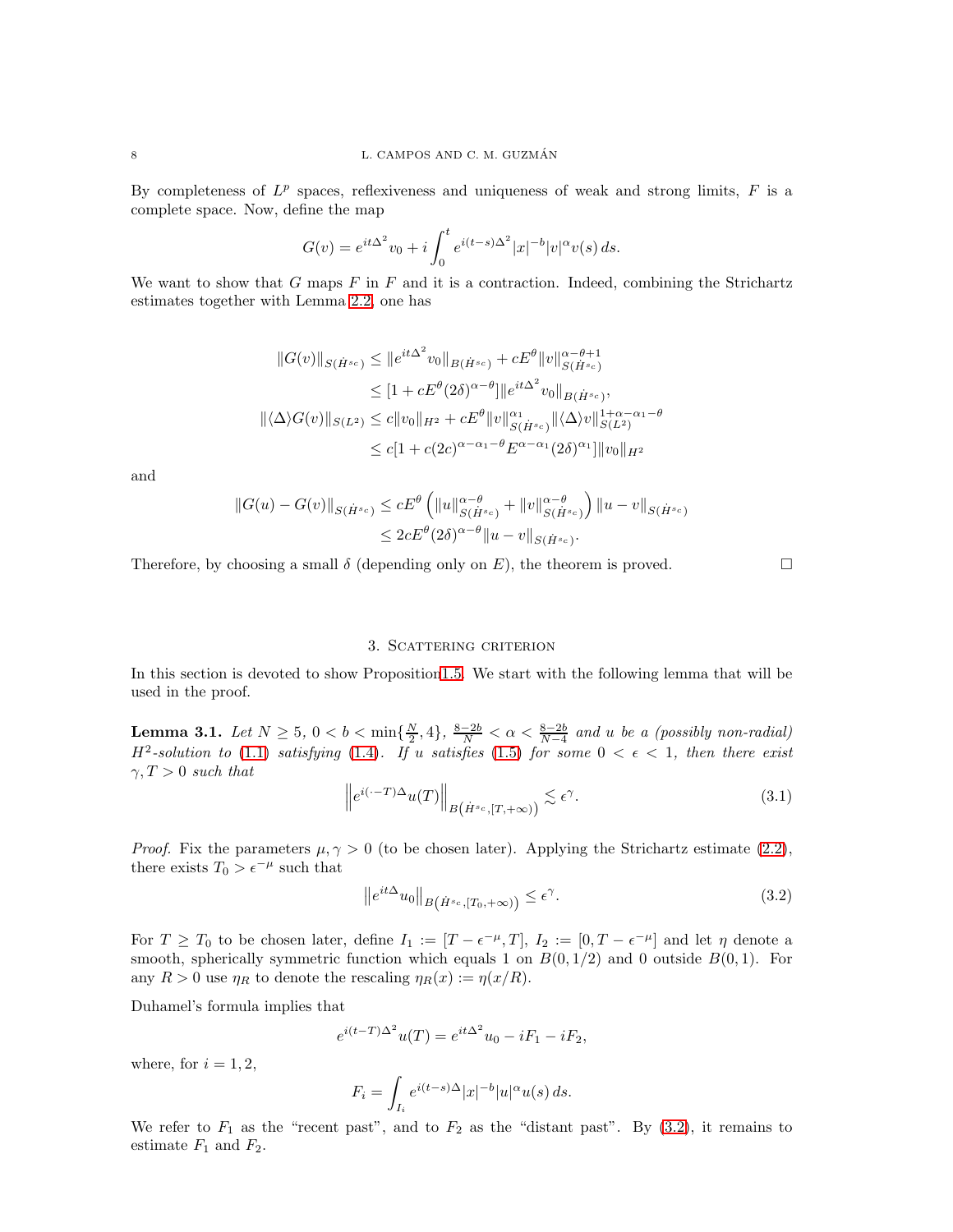We start with  $F_1$ . By hypothesis [\(1.5\)](#page-3-1), we can fix  $T \geq T_0$  such that

<span id="page-8-0"></span>
$$
\int \eta_R(x) |u(T,x)|^2 dx \lesssim \epsilon^2.
$$
\n(3.3)

Given the relation (obtained by multiplying [\(1.1\)](#page-0-0) by  $\eta_R\bar{u}$ , taking the imaginary part and integrating by parts)

$$
\partial_t \int \eta_R |u|^2 dx = 2 \operatorname{Im} \left( \int \Delta \eta_R \Delta u \bar{u} + \int \nabla \eta_R \cdot \nabla \bar{u} \Delta u \right),
$$

we have, from [\(1.4\)](#page-2-3), for all times,

$$
\left|\partial_t \int \eta_R(x) |u(t,x)|^2 dx\right| \lesssim \frac{1}{R},
$$

so that, by [\(3.3\)](#page-8-0), for  $t \in I_1$ ,

$$
\int \eta_R(x) |u(t,x)|^2 dx \lesssim \epsilon^2 + \frac{\epsilon^{-\mu}}{R}.
$$

If  $R > \epsilon^{-(\mu+2)}$ , then we have  $\|\eta_R u\|_{L_{I_1}^{\infty} L_x^2} \lesssim \epsilon$ .

Now, we use the pair  $(\tilde{a}, r) \in \mathcal{B}_{-s_c}$  used in [\[7,](#page-12-3) Lemma 4.2] given by

$$
\widetilde{a} = \frac{8\alpha(\alpha+2-\theta)}{\alpha[N\alpha+2b]-\theta[N\alpha-8+2b]}, \ r = \frac{N(\alpha(\alpha+2-\theta))}{\alpha(N-b)-\theta(4-b)}.
$$

By using the Hölder and Sobolev inequalities, for  $t \in I_1$ , we deduce that<sup>[4](#page-8-1)</sup>

$$
\|\eta_R|x|^{-b}|u|^\alpha u(t)\|_{L_x^{r'}} \lesssim \|u(t)\|_{H_x^2}^{\theta}\|u(t)\|_{L_x^{r}}^{\alpha-\theta}\|\eta_R u(t)\|_{L_x^{r}} \lesssim \|\eta_R u(t)\|_{L_x^{r}}.\tag{3.4}
$$

Letting  $\hat{\theta}$  be the solution of  $\frac{1}{r} = \frac{\hat{\theta}}{2} + \frac{1-\hat{\theta}}{p^*}$ , we have,

<span id="page-8-4"></span><span id="page-8-3"></span>
$$
\|\eta_R u(t)\|_{L_x^r} \le \|u(t)\|_{L_x^{p^*}}^{1-\hat{\theta}} \|\eta_R u(t)\|_{L_x^2}^{\hat{\theta}} \lesssim \epsilon^{\hat{\theta}},\tag{3.5}
$$

uniformly on time in  $I_1$ . We now exploit the decay of the nonlinearity, instead of assuming radiality<sup>[5](#page-8-2)</sup>, to estimate, by Hölder and Sobolev, for  $R(\epsilon) > 0$  large enough and  $t \in I_1$ ,

$$
\| (1 - \eta_R) |x|^{-b} |u|^\alpha u(t) \|_{L_x^{r'}} \leq \| |x|^{-b} |u|^\alpha u(t) \|_{L_{\{|x|>R/2\}}^{r'}} \leq \| |x|^{-b} \|_{L_{\{|x|>R/2\}}^{r_1}} \| u(t) \|_{L_x^{\theta r_2}}^{\theta} \| u(t) \|_{L_x^r}^{\alpha+1-\theta} \leq \frac{1}{R^{br_1-N}} \| u(t) \|_{H_x^2}^{\alpha+1} \lesssim \epsilon^{\hat{\theta}},
$$
\n(3.6)

where  $r_1$  and  $r_2$  are such that  $br_1 > N$ ,  $\theta r_2 \in (2, N\alpha/(4-b))$  and

<span id="page-8-5"></span>
$$
\frac{1}{r'} = \frac{1}{r_1} + \frac{1}{r_2} + \frac{\alpha + 1 - \theta}{r}.
$$

Combining the Strichartz estimate [\(2.5\)](#page-4-2), together with estimates [\(3.4\)](#page-8-3), [\(3.5\)](#page-8-4) and [\(3.6\)](#page-8-5), one has

 $4$ See the proof Lemma 4.2 in [\[7\]](#page-12-3), for more details.

<span id="page-8-2"></span><span id="page-8-1"></span><sup>&</sup>lt;sup>5</sup>It is one of the crucial estimates which allow us to drop the radiality assumption.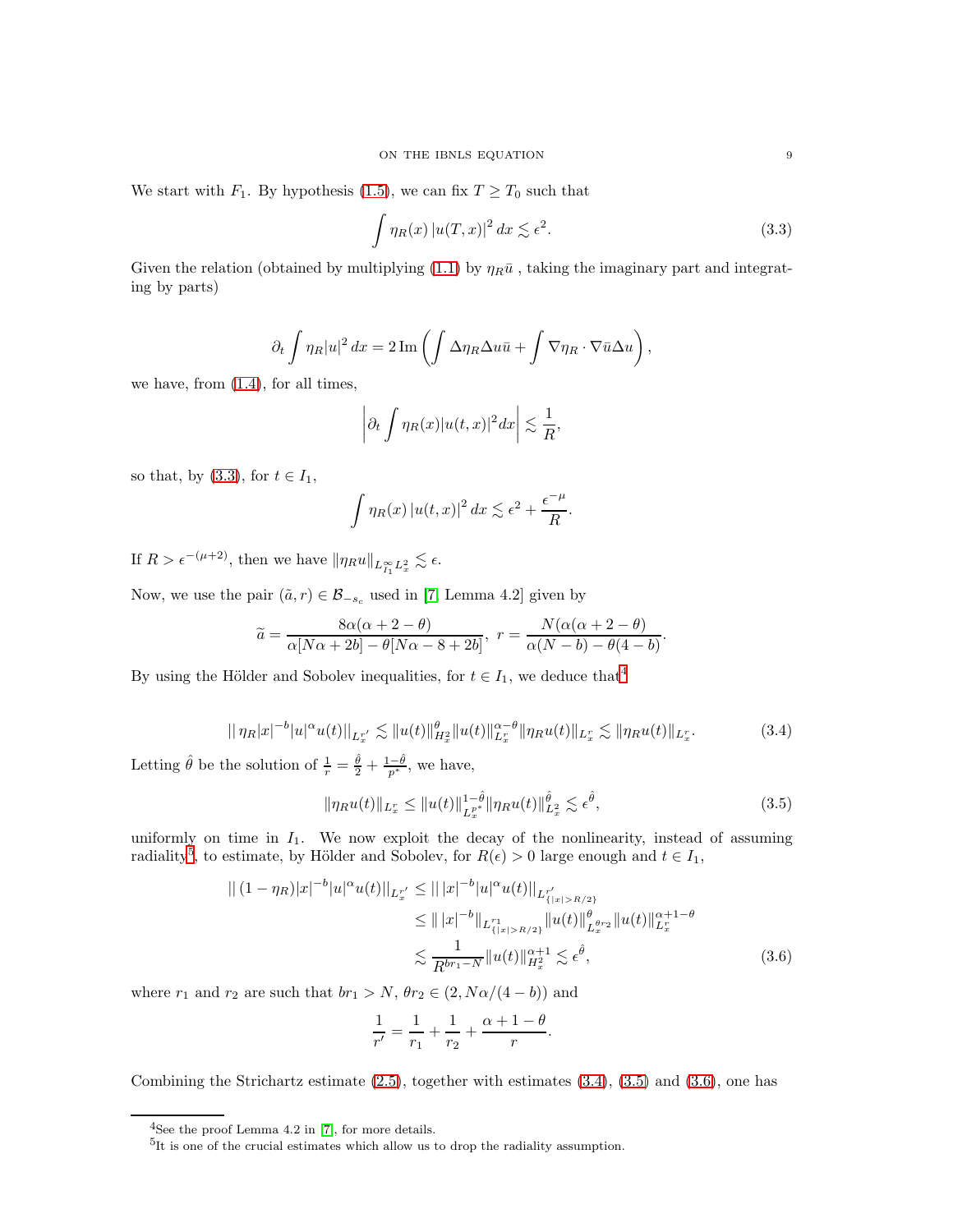$$
\left\| \int_{I_1} e^{i(t-s)\Delta} |x|^{-b} |u|^\alpha u(s) ds \right\|_{B(\dot{H}^{s_c}, [T, +\infty))} \lesssim || |x|^{-b} |u|^\alpha u ||_{B'(\dot{H}^{-s_c}, I_1)}
$$
  
\n
$$
\leq || \eta_R |x|^{-b} |u|^\alpha u ||_{L^{\tilde{q}'}_I L^{r'}_x} + || (1 - \eta_R) |x|^{-b} |u|^\alpha u ||_{L^{\tilde{q}'}_I L^{r'}_x}
$$
  
\n
$$
\lesssim |I_1|^{1/\tilde{a}'} \epsilon^{\hat{\theta}} = \epsilon^{\hat{\theta} - \mu/\tilde{a}'} = \epsilon^{\hat{\theta}/2},
$$

where we choose  $\mu := \tilde{a}'\hat{\theta}/2$ .

We now estimate  $F_2.$  Let  $(a,r)\in \mathcal{B}_{s_c}$  and define

$$
\frac{1}{c} = \left(\frac{1}{2 - s_c}\right) \left[\frac{2}{a} - \delta s_c\right]
$$

and

$$
\frac{1}{d} = \left(\frac{1}{2 - s_c}\right) \left[\frac{2}{r} - s_c \left(\frac{N - 4 - 8\delta}{2N}\right)\right],
$$

where  $\delta > 0$  is small. It is easy to see that the pair  $(c, d)$  is B-admissible<sup>[6](#page-9-0)</sup>. By interpolation,

$$
||F_2||_{L_{[T,+\infty)}^a L_x^r} \leq ||F_2||_{L_{[T,+\infty)}^c}^{\frac{2-s_c}{2}} L_x^d ||F_2||_{L_{[T,+\infty)}^{\frac{4}{3}}}^{\frac{s_c}{2}} L_x^{\frac{2N}{N-4-8\delta}}.
$$

we can rewrite  $F_2$  by (applying Duhamel's principle)

$$
F_2 = e^{it\Delta} \left[ e^{i(-T + \epsilon^{-\mu})\Delta} u(T - \epsilon^{-\mu}) - u(0) \right].
$$

The Strichartz estimate [\(2.2\)](#page-4-1), with  $s = 0$ , leads to

$$
||F_2||_{L_{[T,+\infty)}^a L_x^r} \le ||e^{it\Delta} [e^{i(-T+\epsilon^{-\mu})\Delta} u(T-\epsilon^{-\mu}) - u(0)]||_{L_{[T,+\infty)}^{\frac{2-s_c}{2}}}^{2-s_c} ||F_2||_{L_{[T,+\infty)}^{\frac{2}{3}}}^{2-s_c} ||F_2||_{L_{[T,+\infty)}^{\frac{s_c}{2}}}^{2-s_c} ||F_2||_{L_{[T,+\infty)}^{\frac{2N}{3}}}^{2-s_c} ||F_2||_{L_{[T,+\infty)}^{\frac{2N}{3}}}^{2-s_c} ||F_2||_{L_{[T,+\infty)}^{\frac{2N}{3}}}^{2-s_c} ||F_2||_{L_{[T,+\infty)}^{\frac{2N}{3}}}^{2-s_c} ||F_2||_{L_{[T,+\infty)}^{\frac{2N}{3}}}^{2-s_c} ||F_2||_{L_{[T,+\infty)}^{\frac{2N}{3}}}^{2-s_c} ||F_2||_{L_{[T,+\infty)}^{\frac{2N}{3}}}^{2-s_c} ||F_2||_{L_{[T,+\infty)}^{\frac{2N}{3}}}^{2-s_c} ||F_2||_{L_{[T,+\infty)}^{\frac{2N}{3}}}^{2-s_c} ||F_2||_{L_{[T,+\infty)}^{\frac{2N}{3}}}^{2-s_c} ||F_2||_{L_{[T,+\infty)}^{\frac{2N}{3}}}^{2-s_c} ||F_2||_{L_{[T,+\infty)}^{\frac{2N}{3}}}^{2-s_c} ||F_2||_{L_{[T,+\infty)}^{\frac{2N}{3}}}^{2-s_c} ||F_2||_{L_{[T,+\infty)}^{\frac{2N}{3}}}^{2-s_c} ||F_2||_{L_{[T,+\infty)}^{\frac{2N}{3}}}^{2-s_c} ||F_2||_{L_{[T,+\infty)}^{\frac{2N}{3}}}^{2-s_c} ||F_2||_{L_{[T,+\infty)}^{\frac{2N}{3}}}^{2-s_c} ||F_2||_{L_{[T,+\infty)}^{\frac{2N}{3}}}^{2-s_c} ||F_2||_{L_{[T,+\infty)}^{\frac{2N}{3}}}^{2-s_c} ||F_2||_{L_{[T,+\infty)}^{\frac{2N}{3}}}^{2-s_c} ||F_2||_{L_{[T,+\infty)}^{\frac{2N}{3}}}^{2-s_c} ||F_2||_{L_{[
$$

The estimate  $(2.6)$  and the free Schrödinger operator decay

$$
||e^{it\Delta^2} \cdot ||_{L^r} \lesssim \frac{1}{t^{\frac{N}{4}(1-\frac{2}{r})}} || \cdot ||_{L^{r'}}, \ \ \forall r \ge 2,
$$

yield

$$
||F_2||_{L^{\frac{1}{3}}_{[T,+\infty)}L^{\frac{2N}{N-4-8\delta}}_{x}} \lesssim \left||\int_{I_2} |\cdot -s|^{-(1+2\delta)} \, ||x|^{-b}|u|^{\alpha}u(s) \right||_{L^{\frac{2N}{N+4+8\delta}}_{x}} ds \left||_{L^{\frac{1}{3}}_{[T,+\infty)}} \right|
$$
  

$$
\lesssim ||u||_{L^{\infty}_{t}H^{2}_{x}}^{\alpha+1} ||(\cdot - T + \epsilon^{-\mu})^{-2\delta} ||_{L^{\frac{1}{3}}_{[T,+\infty)}}
$$
  

$$
\lesssim \epsilon^{\mu\delta}.
$$

Finally, defining  $\gamma := \min\{\frac{\hat{\theta}}{2}, \frac{\mu \delta s_c}{2}\}\$ and recalling that

$$
e^{i(t-T)\Delta}u(T) = e^{it\Delta}u_0 + iF_1 + iF_2,
$$

we obtain [\(3.1\)](#page-7-1).

<span id="page-9-0"></span>6Since  $a > \frac{4}{2-s_c}$  we have that  $c > 2$ , which implies  $d < \frac{2N}{N-4}$ , that is, the pair  $(c, d)$  satisfies  $(2.1)$ .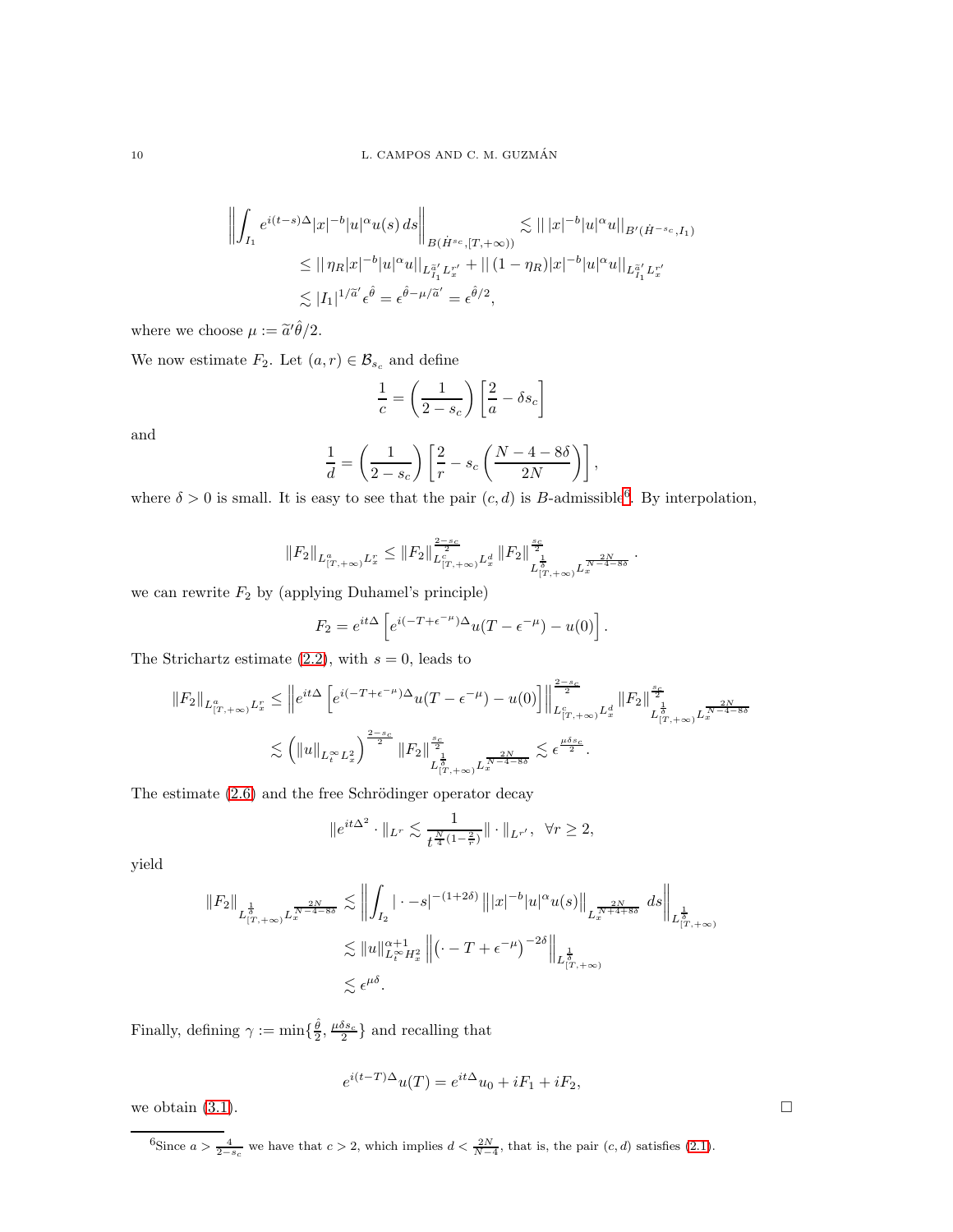**Proof of Proposition [1.5.](#page-2-2)** Choose  $\epsilon$  is small enough so that, by Lemma [3.1,](#page-7-2)

$$
\left\|e^{i(\cdot)\Delta}u(T)\right\|_{S\left(\dot{H}^{s_c},[0,+\infty)\right)}=\left\|e^{i(\cdot-T)\Delta}u(T)\right\|_{S\left(\dot{H}^{s_c},[T,+\infty)\right)}\leq c\epsilon^\gamma\leq\delta_{sd},
$$

which implies that the norm  $||u||_{B(H^{s_c}, [0,+\infty))}$  is bounded, by Theorem [1.2.](#page-1-3) Thus, using Lemma [2.4](#page-6-0) we conclude that u scatters forward in time in  $H^2$ . . В последните последните последните последните последните последните последните последните последните последн<br>В последните последните последните последните последните последните последните последните последните последнит

## 4. SCATTERING: PROOF OF THEOREM [1.3](#page-2-1)

To prove scattering, we first obtain some local coercivity results. Then we prove a Virial-Morawetztype estimate to gain control over a suitable norm on large balls. The proof is concluded by using the scattering criterion. We remark here that we do not make any radiality assumption, and instead take advantage of the decay of the nonlinearity.

4.1. Coercivity. We recall here the so-called coercivity (also known as *energy-trapping*) results for the IBNLS, which were proved in [\[15\]](#page-13-0).

**Lemma 4.1.** Let N,  $\alpha$  and b as in Theorem [1.3,](#page-2-1) and  $f \in H^2(\mathbb{R}^N)$ . Assume that, for some  $\delta_0 > 0$ ,  $2-s_c$  $2-s_c$ 

$$
M(f)^{\frac{2-8c}{s_c}}E(f) \le (1-\delta_0)M(Q)^{\frac{2-s_c}{s_c}}E(Q),
$$

and

$$
\|f\|_{L^2}^{\frac{2-s_c}{s_c}} \|\Delta f\|_{L^2} \le \|Q\|_{L^2}^{\frac{2-s_c}{s_c}} \|\Delta Q\|_{L^2}.
$$

Then there exists  $\delta=\delta(\delta_0,N,p,Q)$  such that  $||f||_{L^{2}}^{\frac{2-s_c}{s^c}} ||\Delta f||_{L^{2}} \leq (1-\delta) ||Q||_{L^{2}}^{\frac{2-s_c}{s^c}} ||\Delta Q||_{L^{2}}.$ 

<span id="page-10-1"></span>**Lemma 4.2.** Under the conditions of the previous lemma, one also has, for some  $\eta > 0$ ,

$$
\int \left[ |\Delta f|^2 - \frac{N\alpha + 2b}{4(\alpha + 2)} |x|^{-b} |f|^{\alpha + 2} \right] dx \ge \eta \int |x|^{-b} |f|^{\alpha + 2} dx.
$$

### 4.2. Virial-Morawetz estimate.

<span id="page-10-2"></span>**Proposition 4.3.** For N,  $\alpha$  and b as in Theorem [1.3](#page-2-1), let u be a  $H^2(\mathbb{R}^N)$ -solution to [\(1.1\)](#page-0-0) satisfying [\(1.2\)](#page-1-0) and [\(1.3\)](#page-1-1). Then, for any  $T > 0$ ,

$$
\frac{1}{T} \int_0^T \int |x|^{-b} |u(x,t)|^{\alpha+2} \, dx \, dt \lesssim \frac{1}{T^{\frac{\min\{2,b\}}{1+\min\{2,b\}}}}. \tag{4.1}
$$

*Proof.* Let  $R \gg 1$  to be determined below. We take a to be a smooth radial function satisfying

<span id="page-10-0"></span>
$$
a(x) = \begin{cases} |x|^2, & |x| \le \frac{1}{2}, \\ |x|, & |x| > 1. \end{cases}
$$

In the intermediate region  $\frac{1}{2} < |x| \leq 1$ , we impose that

$$
\partial_r a \ge 0, \ \partial_r^2 a \ge 0.
$$

Here,  $\partial_r$  denotes the radial derivative, i.e.,  $\partial_r a = \nabla a \cdot \frac{x}{|x|}$ . Note that for  $|x| \leq \frac{1}{2}$ , we have

$$
a_{ij} = 2\delta_{ij}
$$
,  $\Delta a = 2N$ , and  $\partial^{\beta} a = 0$  for  $|\beta| \ge 3$ .

Finally, define

$$
a_R(x) = R^2 a(x/R).
$$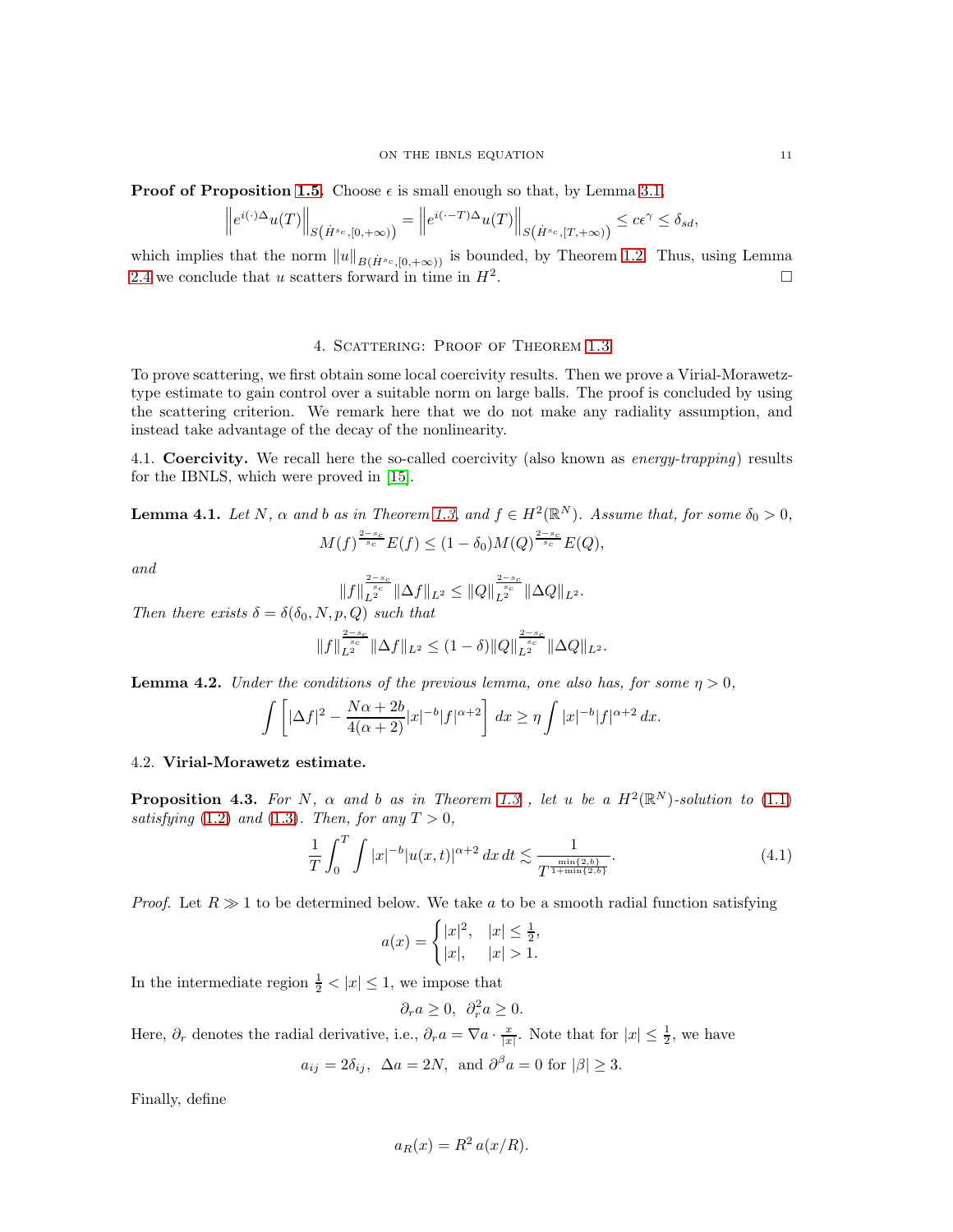Consider now the Virial/Morawez quantity

$$
Z(t) := \operatorname{Im} \int \nabla a_R \cdot \nabla u \, \bar{u} \, dx.
$$

By Cauchy-Schwarz, one has  $\sup_t |Z(t)| \lesssim R$ . We now make use of the virial identity (see [\[6\]](#page-12-10) and [\[14\]](#page-13-2)):

$$
Z'(t) = -4\sum_{i,j,k} \int \partial_{jk} a_R \partial_{ik} \bar{u} \partial_{ij} u \, dx + \int \left( \frac{\alpha}{\alpha+2} \Delta a_R + \frac{2b}{\alpha+2} \frac{x \cdot \nabla a_R}{|x|^2} \right) |x|^{-b} |u|^{\alpha+2} \, dx \tag{4.2}
$$

$$
+2\sum_{j,k}\int \partial_{jk}\Delta a_R \partial_j \bar{u}\partial_k u \,dx - \frac{1}{2}\int \Delta^3 a_R |u|^2 \,dx + \int \Delta^2 a_R |\nabla u|^2 \,dx. \tag{4.3}
$$

By Cauchy-Schwarz and the definition of  $a_R$  (together with the classical chain rule), one has

<span id="page-11-5"></span><span id="page-11-4"></span><span id="page-11-1"></span><span id="page-11-0"></span>
$$
|(4.3)| \lesssim \frac{1}{R^2}.\tag{4.4}
$$

For the main term, we compute

$$
(4.2) = -4 \int_{|x| \le \frac{R}{2}} \left[ |\Delta u|^2 - \frac{N\alpha + 2b}{4(\alpha + 2)} |x|^{-b} |u|^{\alpha + 2} \right] dx
$$
  

$$
-2 \int_{|x| > \frac{R}{2}} \partial_r^2 a |\nabla \partial_r u|^2 - 2 \sum_i \int_{|x| > \frac{R}{2}} \frac{\partial_r a}{|x|} |\nabla \partial_i u|^2 + O(\int_{|x| > \frac{R}{2}} |x|^{-b} |u|^{\alpha + 2})
$$
  

$$
\le -4 \int_{|x| \le \frac{R}{2}} \left[ |\Delta u|^2 - \frac{N\alpha + 2b}{4(\alpha + 2)} |x|^{-b} |u|^{\alpha + 2} \right] dx + O(\frac{1}{R^b}),
$$

where the angular derivative is defined as  $\vec{\nabla} u = \nabla u - \frac{x \cdot \nabla u}{|x|^2}x$ . The terms  $\nabla \partial_i u$  are not necessarily zero, since we are not assuming radiality, but the corresponding integrals can be discarded for having a non-negative sign. Therefore,

$$
-Z'(t) \ge \int_{|x| \le \frac{R}{2}} \left[ |\Delta u|^2 - \frac{N\alpha + 2b}{4(\alpha + 2)} |x|^{-b} |u|^{\alpha + 2} \right] dx + O(\frac{1}{R^{\min\{2, b\}}}),
$$

which, by integration on time, gives

$$
\int_{0}^{T} \int_{|x| \le \frac{R}{2}} \left[ |\Delta u|^2 - \frac{N\alpha + 2b}{4(\alpha + 2)} |x|^{-b} |u|^{\alpha + 2} \right] dx dt \lesssim R + \frac{T}{R^{\min\{2, b\}}},\tag{4.5}
$$

We now show that there exists  $\eta > 0$  such that

$$
\int_{|x| \le \frac{R}{2}} \left[ |\Delta u|^2 - \frac{N\alpha + 2b}{4(\alpha + 2)} |x|^{-b} |u|^{\alpha + 2} \right] dx \ge \eta \int_{|x| \le \frac{R}{2}} |x|^{-b} |u|^{\alpha + 2} dx + O(\frac{1}{R^2}).\tag{4.6}
$$

Indeed, if  $\phi^A$  is a smooth cutoff to the set  $\{|x| \leq \frac{1}{2}\}\$  that vanishes outside  $\{|x| \leq \frac{1}{2} + \frac{1}{A}\}\$ , define  $\chi^A_R(x) := \phi^A(\frac{|x|}{R})$  $\frac{x_1}{R}$ ). We then have

<span id="page-11-3"></span><span id="page-11-2"></span>
$$
\Delta(\chi_R^A u) = \chi_R^A \Delta u + 2\nabla \chi_R^A \cdot \nabla u + u \Delta \chi_R^A = \chi_R^A \Delta u + O(\frac{1}{R}),\tag{4.7}
$$

so that, if  $\delta_0 > 0$  is such that  $M(u_0)^{\frac{2-s_c}{s_c}} E(u_0) \leq (1-\delta_0) M(Q)^{\frac{2-s_c}{s_c}} E(Q)$ , then

$$
M(\chi_R^A u)^{\frac{2-s_c}{s_c}} E(\chi_R^A u) \le M(u_0)^{\frac{2-s_c}{s_c}} E(u_0) + \frac{C}{R} \le (1 - \frac{\delta_0}{2}) M(Q)^{\frac{2-s_c}{s_c}} E(Q)
$$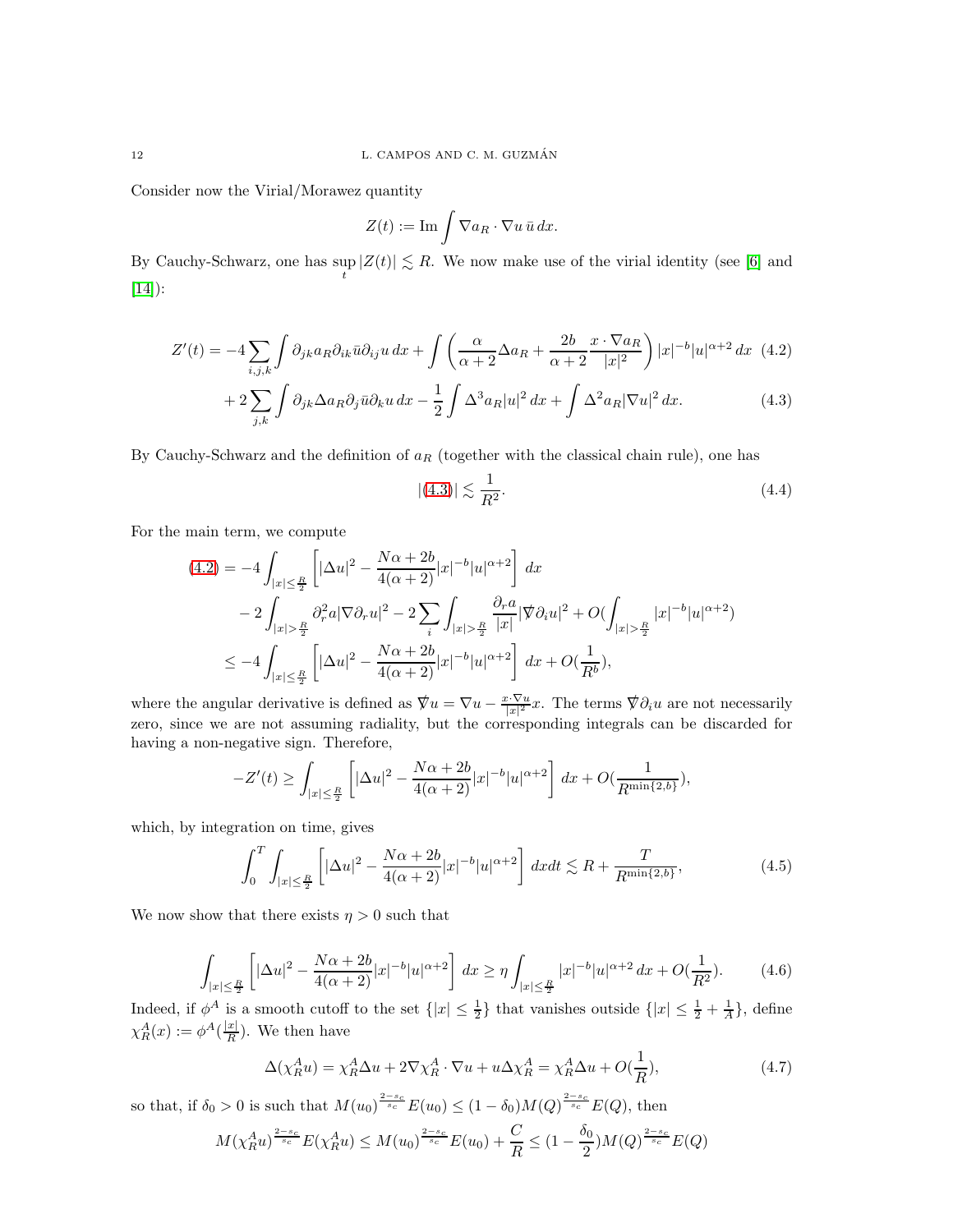$$
\|\chi^A_R u\|_{L^{2}}^{\frac{2-s_c}{s_c}} \|\Delta(\chi^A_R u)\|_{L^2} \leq \|u\|_{L^{2}}^{\frac{2-s_c}{s_c}} \|\Delta u\|_{L^2} + \frac{C}{R} \leq \|Q\|_{L^{2}}^{\frac{2-s_c}{s_c}} \|\Delta Q\|_{L^2},
$$

if  $R > 0$  is large enough (uniformly on time). Therefore, by Lemma [4.2,](#page-10-1)

$$
\int \left[ |\Delta(\chi_R^A u)|^2 - \frac{N\alpha + 2b}{4(\alpha + 2)} |\chi_R^A u|^{\alpha + 2} \right] dx \ge \eta \int |\chi_R^A u|^{\alpha + 2} dx.
$$

Now, by [\(4.7\)](#page-11-2) and by letting  $A \rightarrow +\infty$ , [\(4.6\)](#page-11-3) is proved. Combining [\(4.4\)](#page-11-4), [\(4.5\)](#page-11-5) and (4.6), we get

$$
\int_0^T \int |x|^{-b} |u|^{\alpha+2} dx dt \lesssim R + \frac{T}{R^{\min\{2,b\}}}.
$$

By choosing  $R = T^{\frac{1}{1 + \min\{2, b\}}}$ , we finally get

$$
\frac{1}{T} \int_0^T \int |x|^{-b} |u|^{\alpha+2} dx dt \lesssim \frac{1}{T^{\frac{\min\{2,b\}}{1+\min\{2,b\}}}}.
$$

**Proof of Theorem [1.3.](#page-2-1)** By Proposition [4.3,](#page-10-2) there exists a sequence of times  $\{t_n\}$  such that  $t_n \to +\infty$  and

$$
\int |x|^{-b}|u(t_n)|^{2\alpha+2} \to 0, \text{ as } n \to \infty.
$$

Now, by choosing R as in Proposition [1.5](#page-2-2) and using Hölder's inequality:

$$
\int_{|x|\leq R} |u(t_n)|^2 \lesssim R^{\frac{2b+N\alpha}{\alpha+2}} \left( \int_{|x|\leq R} |x|^{-b} |u(t_n)|^{\alpha+2} \right)^{\frac{2}{\alpha+2}} \to 0, \text{ as } n \to +\infty.
$$

Therefore u scatters forward in time in  $H^2(\mathbb{R})$  $N$ ).

#### **REFERENCES**

- <span id="page-12-8"></span>[1] L. Campos and M. Cardoso. A virial-morawetz approach to scattering for the non-radial inhomogeneous NLS. arXiv preprint arXiv:2104.11266, 2021.
- <span id="page-12-6"></span>[2] M. Cardoso, C. Guzman, and A. Pastor. Global well-posedness and critical norm concentration for inhomogeneous biharmonic NLS. arXiv preprint arXiv:2011.04715, 2020.
- <span id="page-12-2"></span>[3] Y. Cho, T. Ozawa, and C. Wang. Finite time blowup for the fourth-order NLS. Bull. Korean Math. Soc., 53(2):615–640, 2016.
- <span id="page-12-11"></span>[4] V. D. Dinh. Dynamics of radial solutions for the focusing fourth-order nonlinear Schrödinger equations. Nonlinearity, 34(2):776–821, 2021.
- <span id="page-12-12"></span>[5] B. Dodson and J. Murphy. A new proof of scattering below the ground state for the 3D radial focusing cubic NLS. Proc. Amer. Math. Soc., 145(11):4859–4867, 2017.
- <span id="page-12-10"></span>[6] Q. Guo. Scattering for the focusing  $L^2$ -supercritical and  $\dot{H}^2$ -subcritical biharmonic NLS equations. Comm. Partial Differential Equations, 41(2):185–207, 2016.
- <span id="page-12-3"></span>[7] C. M. Guzmán and A. Pastor. On the inhomogeneous biharmonic nonlinear Schrödinger equation: local, global and stability results. Nonlinear Anal. Real World Appl., 56:103174, 35 pp., 2020.
- <span id="page-12-5"></span>[8] C. M. Guzmán and A. Pastor. Some remarks on the inhomogeneous biharmonic NLS equation. arXiv preprint arXiv:2105.01509, 2021.
- <span id="page-12-0"></span>[9] V. Karpman. Stabilization of soliton instabilities by higher-order dispersion: fourth-order nonlinear Schrödingertype equations. Physical Review E, 53(2):R1336, 1996.
- <span id="page-12-1"></span>[10] V. Karpman and A. Shagalov. Stability of solitons described by nonlinear schrödinger-type equations with higher-order dispersion. Physica D: Nonlinear Phenomena, 144(1-2):194–210, 2000.
- <span id="page-12-9"></span>[11] C. E. Kenig and F. Merle. Global well-posedness, scattering and blow-up for the energy-critical, focusing, non-linear Schrödinger equation in the radial case. Invent. Math., 166(3):645–675, 2006.
- <span id="page-12-4"></span>[12] X. Liu and T. Zhang. Bilinear Strichartz's type estimates in Besov spaces with application to inhomogeneous nonlinear biharmonic Schrödinger equation. J. Differential Equations, 296:335–368, 2021.
- <span id="page-12-7"></span>[13] J. Murphy. A simple proof of scattering for the intercritical inhomogeneous NLS. arXiv preprint arXiv:2101.04811, 2021.